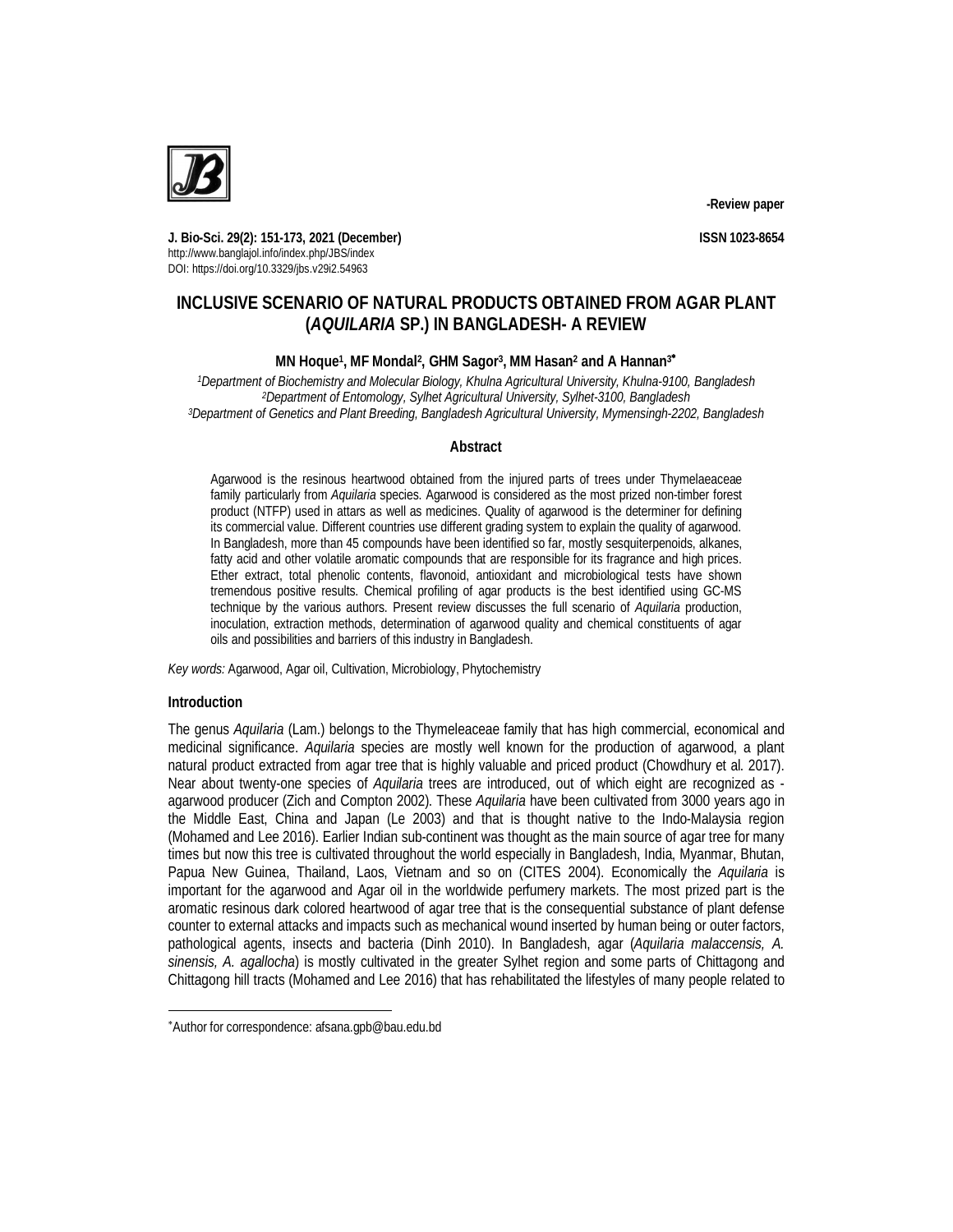the sector (Siddiquee 2011). Agar farming is a private sector where more than 30,000 peoples are earning their livelihood under working in 121 agar processing factories that has established in different regions of Sylhet, Bangladesh and has changed their socio-economic status (Abdin 2014). As a profitable form of farming, agar industries are export oriented, highly laborious and being cultivated on commercial basis (Abdin 2014). In Bangladesh, the contribution of these industries to GDP is about \$ 3750000 per year (Siddiquee 2011) that is contributing in poverty reduction. Bangladesh exports their products both as wood chips and oils form. Agar oil is a concentrated volatile aromatic compound extracted from the stem of agarwood plant. Agarwoods are two categories; firstly screw injected agarwood that is common in Bangladesh (Akter et al. 2013) and secondly, naturally insect infested agarwood where insect borer named *Zeuzera conferta* Wlaker naturally infest agar plant (*Aquilaria* sp.) (Mazid et al. 2011, Kalita 2015). Literature reports that international market price for agar wood chips ranges from US \$ 20-6000 per kg based on its quality (Akter et al. 2013). Quality depends on so many factors such as color, odor, long lasting aroma and chemical profiles of the oil. To ensure accurate results, chemical analysis of agar oils is used globally for confirming grading of the agarwood (Norazah et al. 2009, Nurlaila et al. 2013). This is massively demanded in several countries which is further treated as perfumery ingredients, aroma enhancers (Norazah et al. 2016), incenses and decorative displays and used as a raw material in traditional and modern medicines (Mohamed and Lee 2016) and so many other different uses. Several researches were done to evaluate the quality of different categories of agarwood sold by the local exporters of Bangladesh. Therefore, the objective of this review is to reveal the overall status of agar plant cultivation and related researches in Bangladesh.

### **Plantation of Agar tree**

This is an evergreen tree of 49-131 ft. height and 1.0-8.0 ft. diameter (Chakrabarty et al. 1994, Sumadiwangsa 1997) and soft, light, elastic and white to yellowish-white colored wood. It has up to 3.546 inch long oblong-lanceolate leaves with undulating margin. Agar trees grow very fast, and start producing flowers and seeds as early as four years old (Akter et al. 2013). April-May is the flowering period and seeds mature in about three months (Selvan et al. 2014).

### **History of agar plant in Bangladesh**

Agarwood production was started about 400 years ago at the Suzanagar union under Baralekha upazila of Moulvibazar district in Bangladesh. Earlier agarwood was produced in forest only (Abdin 2014). Due to having inadequate access of agarwood cultivation in forest land, people started social farming system of agarwood in their household lands. Consequently, it became a time consuming process to find out the best quality agarwood. Therefore to mitigate this problem, they developed production of agar oil from ten to fifteen years young trees. Although having such a prolonged history; agarwood sector of Bangladesh does not prosper accordingly due to few policy anomalies and other constraints. Now more than hundreds agar processing factories have already been recognized in different regions of Sylhet, Bangladesh (Abdin 2014) that is going to be a profitable form of farming to contribute in poverty reduction.

#### **Present status of agar plant in Bangladesh**

Recently agar plant is cultivated on a commercial basis in Beanibazar, Golapganj, Fenchuganj, Sadar of Sylhet, Komolganj, Rajnagar, Srimangal and Barlekha of Moulvibazar district. The Barlekha upazila is one of the major places for growing agar and the Sujanagar union is well known at home and abroad for it. According to the reports of the daily star (2011), about 1,000 families in the village of Sujanagar are earning their livelihood by working in the agar factories set up in their homes and around. Some other mentionable places are also involved in the same work including Saldigha, Bartal, Uttar Sujanagar, Dakshin Sujanagar,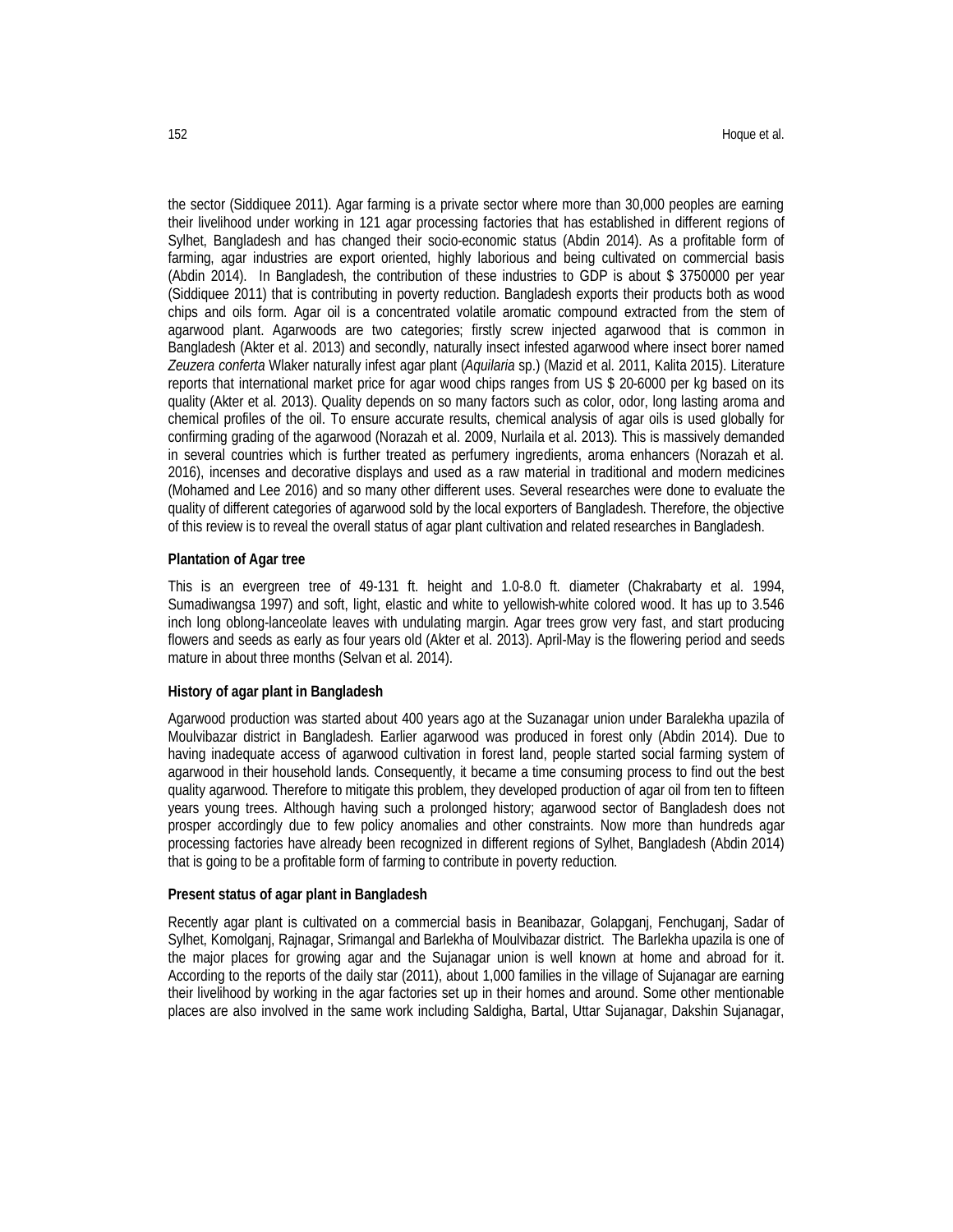Tangortoli and Rafinagar. These industries have a great contribution to GDP of Bangladesh (Siddiquee 2011) and approximately 25,000 - 30,000 workers are directly involved in agar farming, processing and marketing of agar-based products in the country (Baksha et al. 2009). Agar processing factories have already been established in different regions of Sylhet, Bangladesh (Abdin 2014). Agarwood plantation has been started by BRAC from July, 2007 in Bangladesh at Kaiyachara (17 acre area with 83,400 seedlings), about 700,000 agar seedlings were planted in two nurseries, of 'Kaiya' and 'Sirgasia', at Kaiyachara tea estate because of its economic benefit and conservation value (Akter and Neelim 2008). Additionally, during the period of 1999-2011 Government agar gardens in Denuded forest areas of Sylhet, Chittagong and Chittagong Hill Tracks (CHTs) have been established by the Forest Department (Novel 2017) and Bangladesh Forest Research Institution (BFRI) marginally started same at Charaljani and Keochia research stations in Chittagong (Rahman et al. 2015). Moreover, several small scale and personal agarwood plantations were done at Modhupur (Mymensingh), Birisiri, Haluaghat (Netrokona), Sylhet, Habiganj and Chittagong Hill Tracks (Alam 2004, Islam 2013, Selina et al. 2013). The establishment of this plantation would be significant in terms of the ecofriendly conservation of the endangered species as well as making carbon sink to lessen greenhouse gases. Likewise, there are possible opportunities that would arise in the future for enlightening the livelihoods of meager people in the area by providing income generating means (Selina et al. 2013).

### **Agar cultivation in Bangladesh**

For sustainable economic development, proper investigation of the current status of agar (*Aquilaria* sp.*)*  cultivation in Bangladesh is indispensable (Talucder et al. 2016). The major agar growing area is south and south-east Asia including Bangladesh, Bhutan, India, Indonesia, Iran, Malaysia, Myanmar, the Philippines, Singapore and Thailand (Oldfield et al. 1998). About eight *Aquilaria* sp. among all fifteen species of the genus are acquainted with agarwood production (Ng et al. 1997) including *A. malaccensis, A. agallocha* and *A. secundaria* which are currently the main species for agar cultivation (Broad 1995). In Bangladesh, frequently cultivated species are *Aquilaria malaccensis* (Alam 2004, Chowdhury et al. 2016) and *Aquilaria agallocha* (Bhuiyan et al. 2009, Rahman et al. 2015).

### **Climatic and edaphic factors for agar cultivation**

*Aquilaria* species typically grow between altitudes of 0-850 m in locations with average daily temperatures of 20-22ºC (Keller and Sidiyasa 1994, Afifi 1995, Wiriadinata 1995). It prefers a subtropical climate with high humidity and rainfall range of 1800-3500 mm (Selvan et al. 2014). Naturally wide range of soils under wide climatic condition including those that are rocky, sandy or calcareous, well-drained slopes and ridges and land near swamps are used for growing *Aquilaria* sp. (Talucder et al. 2016). Suitable climatic and edaphic factors for agar cultivation were reported in previous study (Talucder et al. 2016) (Table 1). Although it is found in natural forests at an altitude of a few meters above sea level to about 1000 meters, it grows best around 500 meters (Selvan et al. 2014). Judicious quantity of sunshine and well-drained soil are the necessities for most of the agarwood saplings although they can grow under some shady condition in plantation (Selvan et al. 2014, Rima et al. 2015). Actually, sloppy lands are endorsed for agar plantation (Jansen 2003) as significant mortality rate was reported due to water logging (Akter and Neelim 2008). In Northern-East part of the country *Aquilaria* have been successfully implanted in plantations (Blanchette et al. 2015). Around 75% of the plantations have been established on degraded land as well as denuded hills and rest 25% were established at the homesteads of farmers (Rahman et al. 2015). Agar tree can also be grown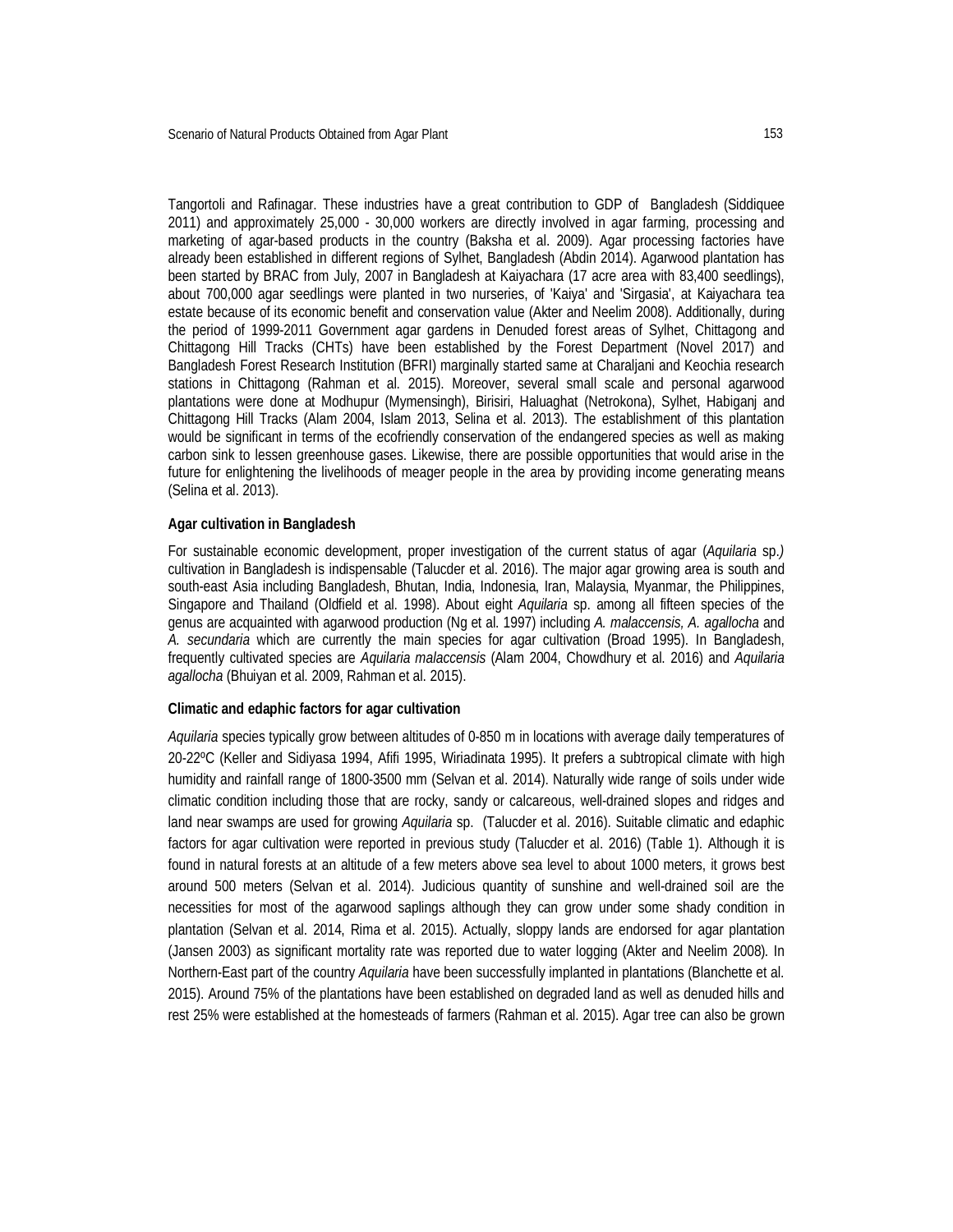on border side of field, garden, roads, school and office compounds; along bankside of ponds, tanks, canals; parks and residential sites. In hilly areas/tillas as in Barak valley it can be planted on poor soils on hill slopes, tilla tops.

| Climatic variables and soil factors  | Range of values     |
|--------------------------------------|---------------------|
| Altitude range                       | 29 - 1000 m         |
| Annual rainfall                      | 1500 - 6500 mm      |
| Annual temperature                   | $22 - 28^{\circ}$ C |
| Maximum temperature of hottest month | $22 - 40^{\circ}$ C |
| Minimum temperature of coldest month | $14 - 22^{\circ}$ C |
| Absolute minimum temperature         | $5^{\circ}$ C       |
| Soil texture                         | Light; medium       |
| Soil drainage                        | Free                |
| Soil reaction                        | Acid; neutral       |
| Special soil tolerances              | Shallow: other      |

**Table 1.** Suitable climatic and edaphic factors for *Aquilaria* species cultivation

Source: Adopted from Talucder et al. (2016), Akter and Neelim (2008).

### **Propagating material and plantation technique**

Talucder et al. (2016) reported that there was no other modern technique of propagation except conventional propagation by seed in Bangladesh. Multiplication of the plant occurs through mature seed (Ahmed 2010). Seeds are recalcitrant, have low period of viability (7-10 days) which becomes available in the month of June-July (Ahmed 2010, Talucder et al. 2016). Immediately after the fruit opening, seeds are collected for plantation because of difficulty in seed storage due to quick loss of viability. Sand beds are used for seed germination following transferring to polybags (Anonymous 2004, Talucder et al. 2016). Seed germination process is epigeal indicating necessity of special nursery management care. After just 25 days of cotyledons drop down, seedlings are transplanted into poly bags organized under temporary shade (Talucder et al. 2016). Poly bags are then arranged in bamboo pole surrounded beds with adaptation of the normal management practices. To avoid the penetration of roots into the soil, bags are shifted at monthly interval followed by light watering. Agar trees were planted in monoculture and block plantations (Rahman et al. 2015). After cleaning the planting sites, standard-size pits were dug at a spacing of  $2 \text{ m} \times 2 \text{ m}$  and each pit was left unrestricted for at least 15 days after placing 1.5-2.0 kg of cowdung. Inorganic fertilizers can also be used during establishment of plantation. One-year-old seedling usually planted in April or May. Rahman et al. (2015) found that the conventional management practices were adapted mostly based on local knowledge and technology to manage agar plantations. Weeding to reduce the competition between the agar trees and other undesired plant species was the most frequently applied operation in agar plantations. Intensive weeding was carried out in the first 3 years. Staking was not a common practice in agar plantations (Rahman et al. 2015). Mulching at the bottom of agar plant is the most frequent practices for water loss reduction. During the seedling and sapling stages both organic and inorganic fertilizers were applied to promote growth. The organic fertilizers included fresh cowdung, plant debris and compost made from cowdung. The common inorganic fertilizers used in agar plantations included urea, tripple superphosphate (TSP) and muriate of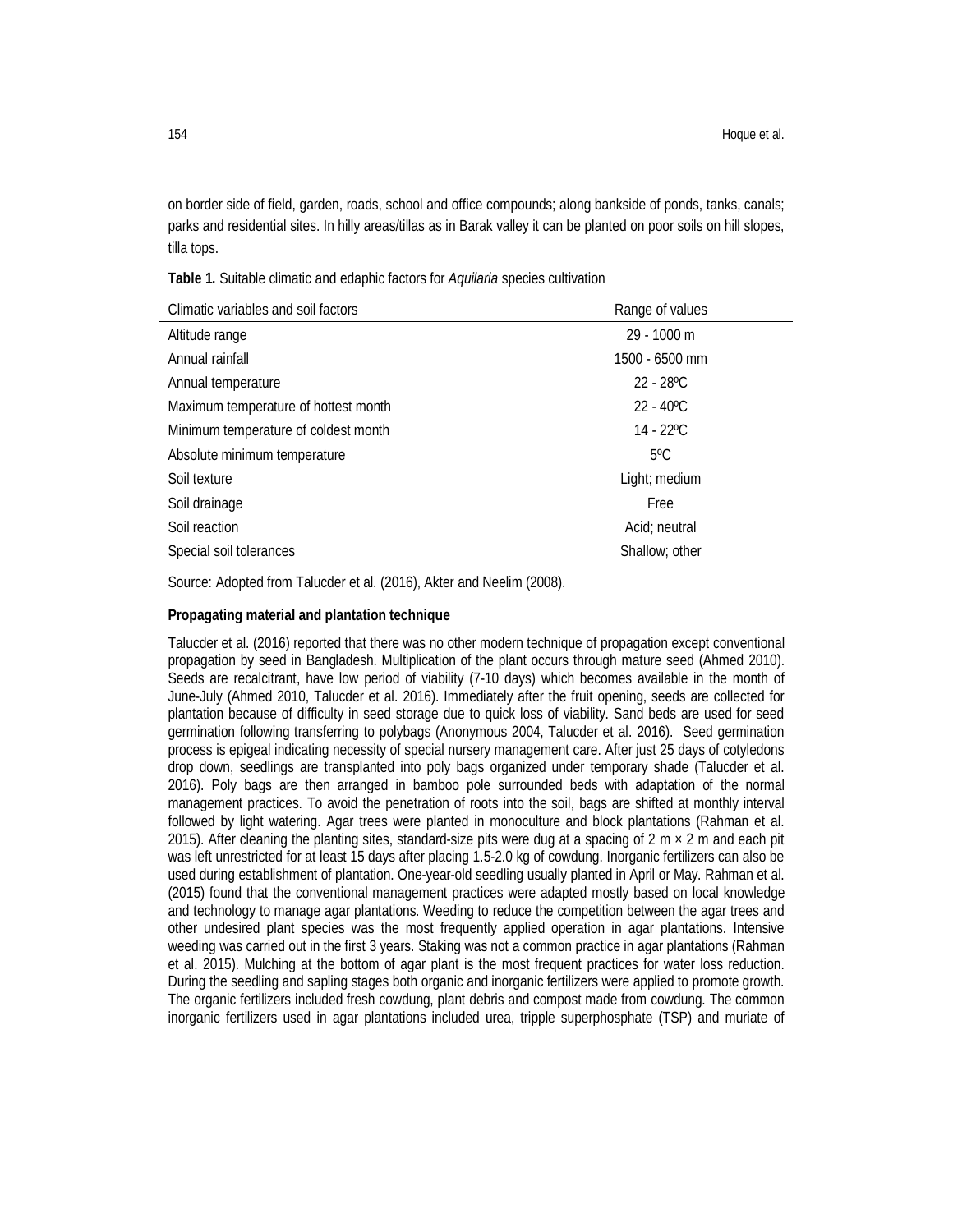potash (MP). In order to protect agar trees from leaf sucker insects, farmers used pesticides including malathion and endrin. Pruning was done only once a year, from the third to fifth or sixth year after out planting. According to the farmers, the best time for the pruning is the end of May. Thinning was rarely practiced in agar plantations. Farmers used boundary fencing to protect seedlings from herbivores and other disturbances (Rahman et al. 2015). About 12-15 years are required for agar wood tree to be used as raw materials. Ironing (putting iron rod inside the tree, about 100-150 kg iron rod/medium sized tree) is done at 8- 10 years old tree. Then after 3-4 years, agar tree become suitable for agar oil extraction (Abdin 2014).

# **Agarwood**

Agarwood sometimes known as eaglewood is the resinous heartwood of agar tree, relatively light and pale colored, formed in response to natural infection (such as pathological infection by the insects, bacteria etc.) or artificial induction like, mechanical injury (Akter et al. 2013). The wood is very condensed and dark when it is being matured and produced a dark aromatic resin (Blanchette 2006, Chowdhury et al. 2017).

#### **Inoculation methods of agar plants in Bangladesh**

The healthy woods or white wood of *Aquilaria* trees are without oleoresins. Agarwood farmers from different Asian countries are tried several wounding methods to produce agarwood, including chopping, nailing, holing and trunk breaking (Ahmad et al. 2017). In Bangladesh, generally two categories of agarwood (*Aquilaria* sp.) are produced by the agar workers. One is artificially screw injected agarwood (Akter et al. 2013) and the other is naturally insect infested agarwood (Hoque et al. 2019). Broadly, inoculations of agar trees are of two types- i) natural inoculation and ii) artificial inoculation.

### **Natural inoculation**

Under natural conditions, oleoresin can only be produced by natural wounding such as injury by external factors, insect attack or bacterial/fungal infection around the wounded or rotting parts of the trunk (Blanchette 2006). Naturally agarwood production quantity is low (Gibson 1977). Naturally agar plant (*Aquilaria* sp.) is infested by insect borer *Zeuzera conferta* Wlaker (Kalita 2015, Hoque et al. 2019) in the wood when trunks of standing trees are bored by the larvae (Fig. 1a) (Selvan et al. 2014). It is seen that insect larvae bore the standing tree trunk of *Aquilaria* and make tunnels inside the tree trunks (Fig. 1b) (Hoque et al. 2019). Fungus (such as *Fusarium* sp., *Rhizopus* sp., *Aspergillus* sp., *Mucor* sp. and *Penicillium* sp.) can enter the plant through the erect hollow/zigzag channel inside the stem, which work for easy extent of infections and responsible for physiological host-parasite interaction (Selvan et al. 2014). After time being, infection can spread on all sides slowly and progressively and finally a large wood volume gets infected. An addition of oleoresins goes on increasing with the increase of infection rate as well as matures of infection. The more of oleoresins are deposited the concentration of color of the infected wood increases and to end with becomes black and odoriferous due to upsurge in concentration (Selvan et al. 2014).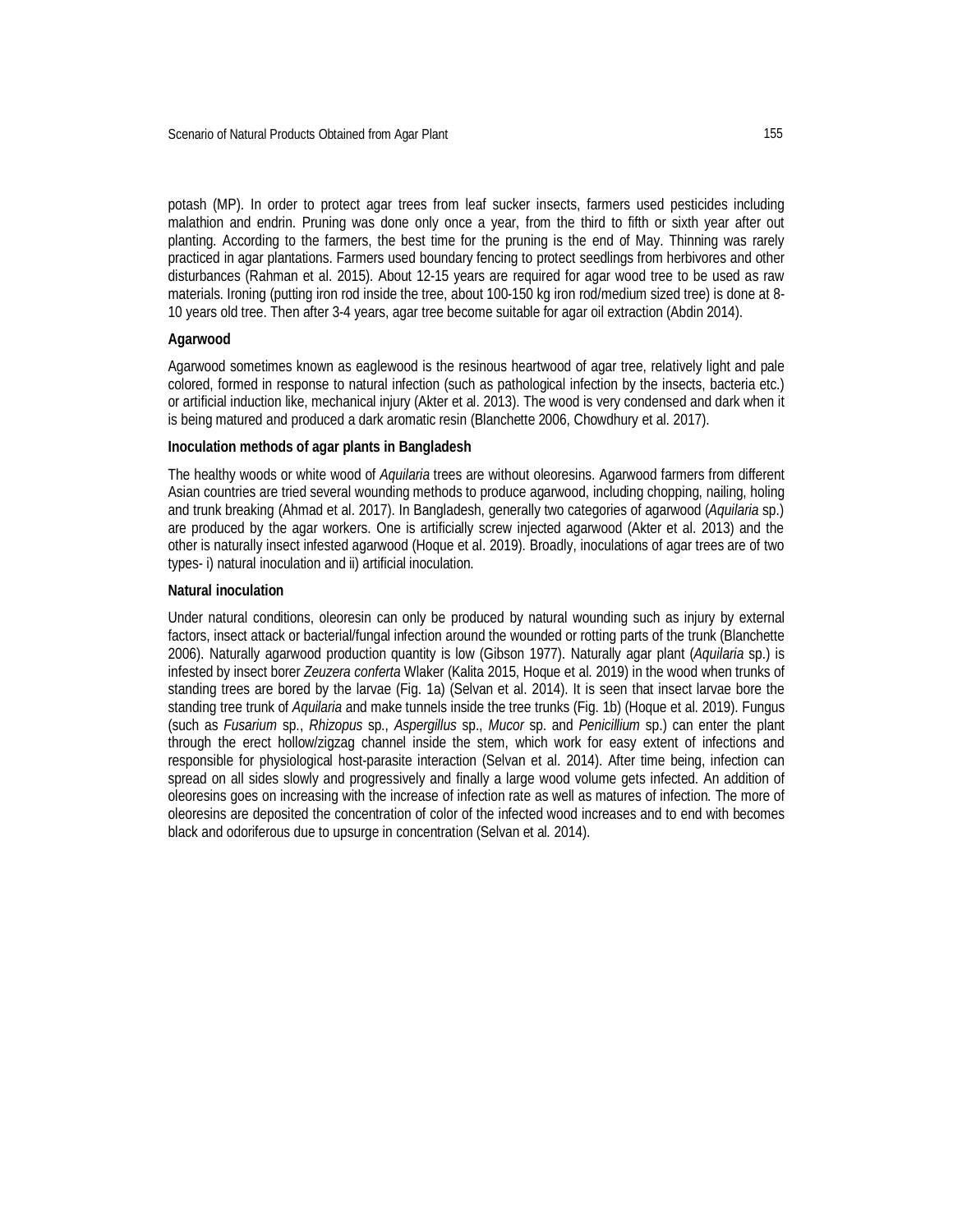

**Figs. 1(a-b):** Natural inoculation of agarwood. (a) Zeuzera confetra larva, and (b) Naturally insect infested agarwood.

# **Artificial inoculation**

Artificial inoculation technique has found to be most productive and reliable method for the enrichment of agar production (Hoque et al. 2019). In Bangladesh people are practicing screw injected method so that they can produce resin artificially (Rahman et al. 2015). In this method, agarwood tree is wounded by hitting of iron nails (Rahman et al. 2015) into the trunks spirally with hundreds to thousands of nails put into each tree (Fig. 2a) (Blanchette et al. 2015). Screw is metal that is injected into the trunk of agar plants. Plant secrets resin in uniform pattern to protect themselves from external attack and contain different chemicals known as secondary metabolites (Fig. 2b) (Mazid et al. 2011, Hoque et al. 2019). Metallic component is unable to synthesis any chemical during its injection in agar tree. After many years, each metallic wound produces a minor amount of low quality resinous wood (Hoque et al. 2019). Moreover, agarwood produced from this practice is generally of inferior quality and unable to meet the preferred market demand (Persoon 2007). In the situation of increasing demand and price, some efforts are needed to stimulate agarwood production artificially as well as to drive a quicker process of its formation (Ahmad et al. 2017).



**Figs. 2(a-b):** Artificial inoculation technique of agarwood. (a) Screw injected into agar plant, and (b) Resin produced in screw injected agarwood.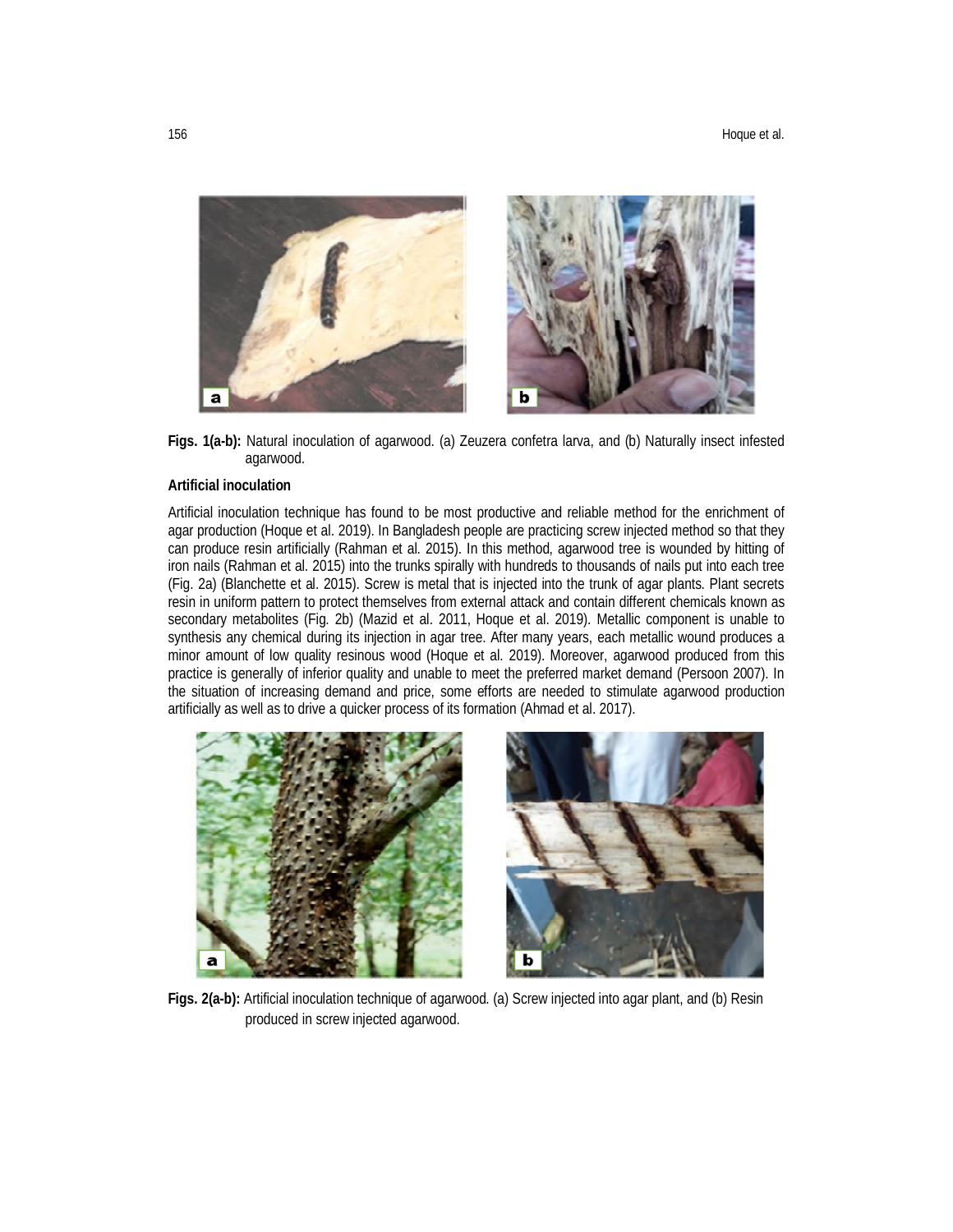# **Agar oil extraction method**

As agar products are traded both as chips and oil form, extraction of agar oils from agarwood has a great importance. Generally most of the trade essential oils are volatile, practically stable to the action of heat and insoluble in water therefore are fit for processing by distillation. There are three methods (Baksha et al. 2009) through which agarwood oils can be extracted namely, 1. Hydro-distillation, 2. Steam distillation and 3. Super critical CO<sup>2</sup> extraction. Out of three, the method practices in Bangladesh are Hydro-distillation method (Fig. 3) to extract agarwood essential oil (Hoque et al. 2018) which is the simplest and cheapest process of distillation (Chen et al. 2013). Essential oils are extracted from healthy or artificially injured plants using this method. At first, wood containing resin were chopped into wood chips and then soaked into water for 10-12 days (Hossen and Hossain 2016).



**Fig. 3:** Hydro-distillation chamber of agar oil extraction.

After this, the soaked chips were taken out, shattered and pounded manually or in machine. The chips were put in mini plants or Retort (Deg), where it is boiled constantly for 4-5 days. The heat and steam cause the cell structure of the plant material to burst and break down, thus freeing the essential oils (Chen et al. 2013). After oil vaporization, condensation occurred in distillation pipe (condenser) (Xiaojin et al. 2017). The extracted liquid is a mixture of oil and water is settled on water in collection pot (Hossen and Hossain 2016). Essential oils are easily separable from water and siphoned off for being water insoluble. They have the capability of floating on the surface because of being lighter compared to water. Then the sample was collected manually, sundried and bottled. Best quality comes from 1st distillation. A flow chart showing agar oil extraction process is given at Fig. 4 (Chen et al. 2013, Hossen and Hossain 2016, Hoque et al. 2018).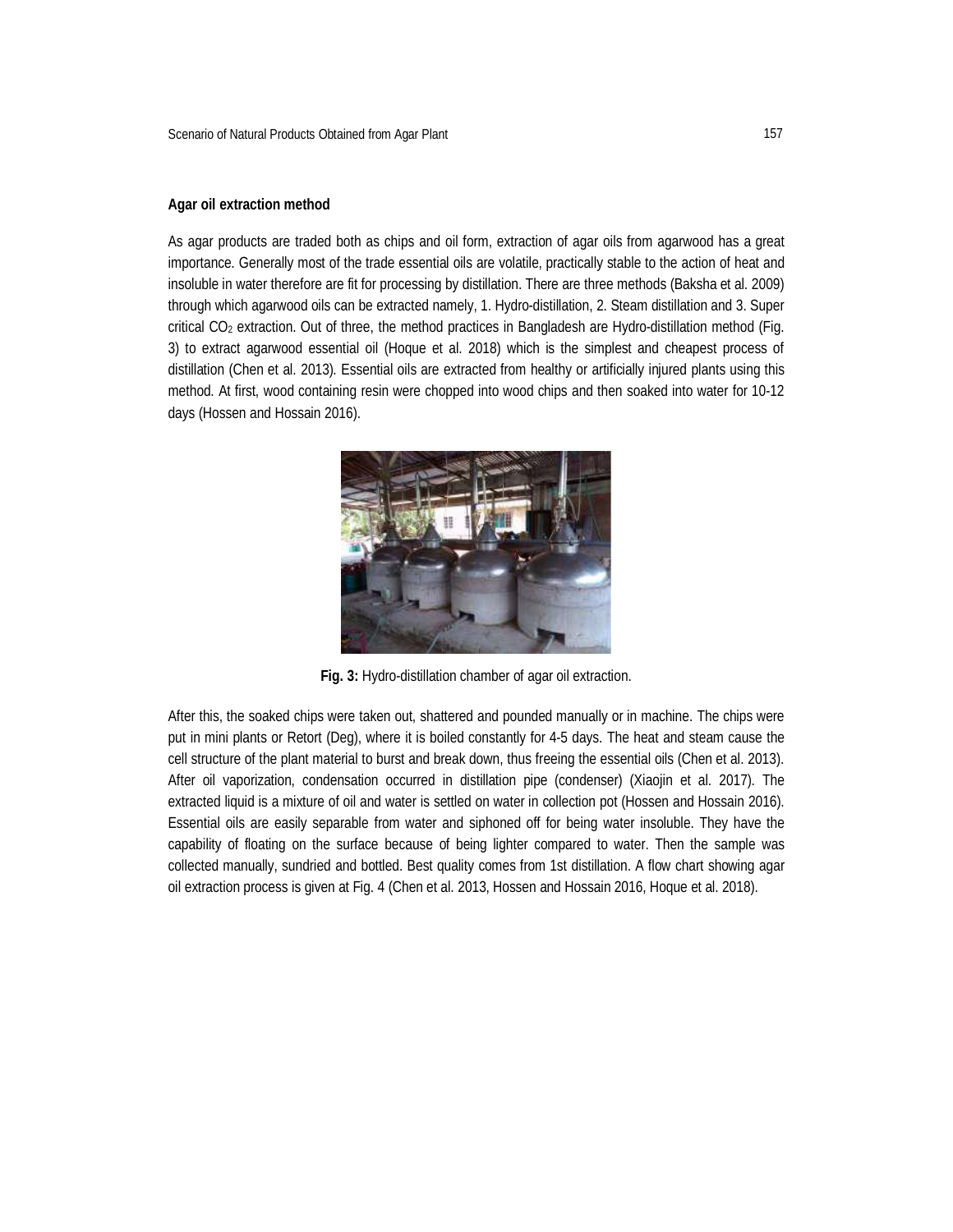

**Fig. 4:** Flow chart of agar oil extraction process.

# **Agar oil**

Agar oil is highly intense volatile fragrant compound extracted from the heartwood of *Aquilaria* plant. Agar oil is used as incense, perfumery and for traditional medicines (Pripdeevech et al. 2011). It is an important ingredient in the perfumery industry and to generate aroma in wedding ceremonies or banquets (Yusoff et al. 2006, Takemoto et al. 2008, Norazah et al. 2012, Zhang et al. 2012). Multiple usages have been found from the agarwood trunk, branches, chips and flakes of uniform quality powder to essential oil (Wetwitayaklung et al. 2009). Many studies have shown that there has been a dramatic increase in agarwood oil usage in Malaysia (Najib et al. 2011, Tajuddin et al. 2013, Desa et al. 2021). Similarly there is an increasing trend of agarwood plantation in this country and also the market demand of its oil is enhanced (Hamid 2011, Rashid and Zuhaidi 2011).

# **Chemical analysis of agar products of Bangladesh**

### *Ether extract, total phenolic, flavonoid and antioxidant status*

Agarwood samples produced high percentages of ether extract which indicates its oil producing capabilities. Results from Bangladeshi wood samples of insect infested and nail injected woods showed fluctuations may be due to different level of insect infestation and using higher mass of insect infested wood sample (Ahmed et al. 2019) (Table 2). More insect injuries can produce higher oils (Hare 2011), phenolic, flavonoid contents and secondary metabolites which may contribute to the long oil shelf-life, color and several organoleptic characteristics (Bulotta et al. 2014, Hoque et al. 2019). Insect create initial site of infection of microbes such as-fungi and gradually moves upward (Kalita 2015, Hoque et al. 2019) that might have positive correlation between beneficial insect attack with phenol and flavonoid production (Zhao et al. 2018, Hoque et al. 2019). Microbes can also grow around the nail that can helps to produce black resinous oils (Zhang et al. 2010,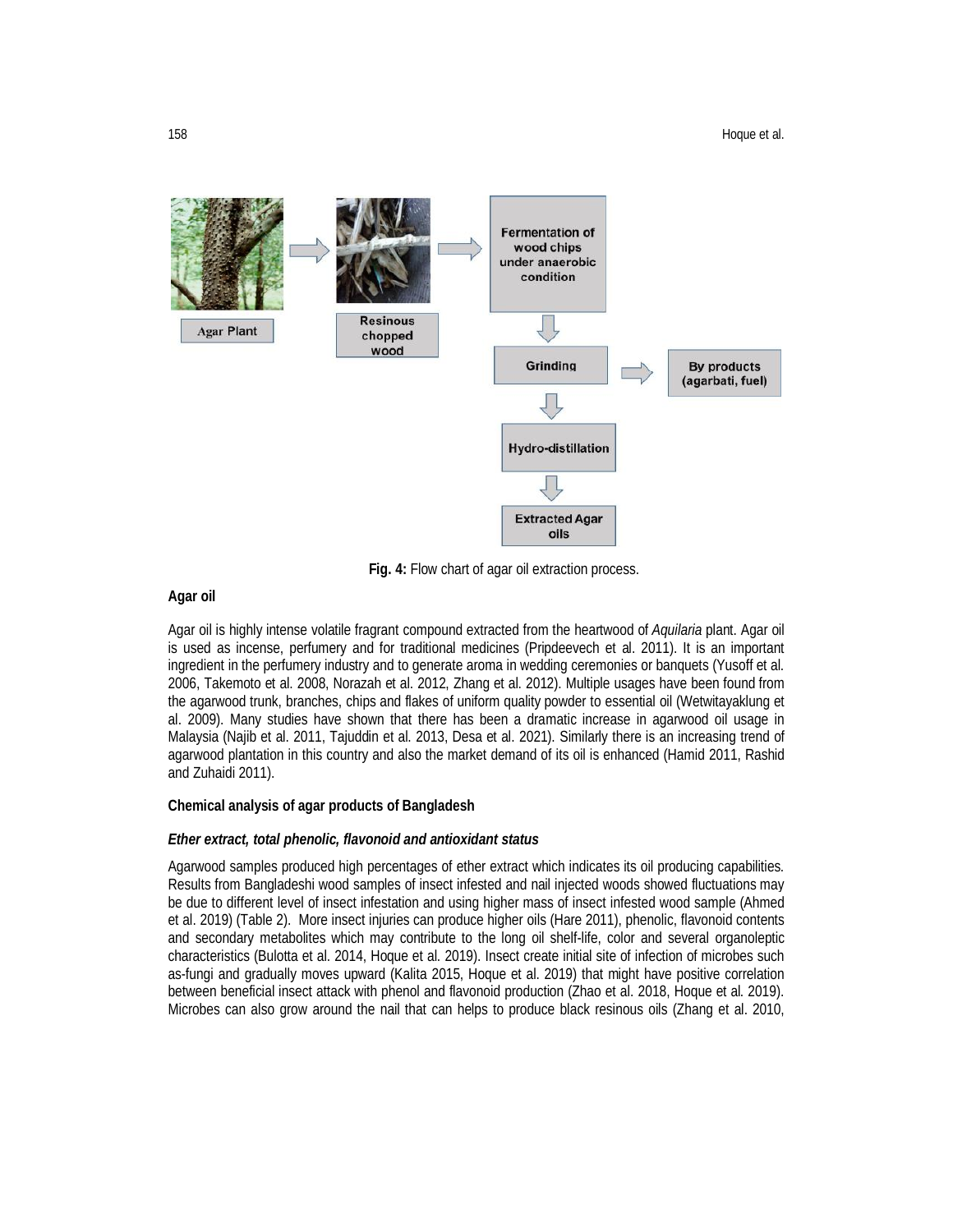Kalita 2015) but the percentage of natural microbes attack in nail injected agar tree is very low (Kalita 2015, Hoque et al. 2019) as metal (nails) is unable to secret any chemical during its injection in agar tree.

| Analysis types                                         | Insect infested<br>wood | Screw/Nail injected<br>wood | White wood      | Reference (s)          |
|--------------------------------------------------------|-------------------------|-----------------------------|-----------------|------------------------|
| Ether extract (%)                                      | $11.08 \pm 0.94$        | $20.49 \pm 0.04$            | $1.80 \pm 0.03$ | Hoque et al.<br>(2019) |
|                                                        | $18.90 \pm 0.60$        | $11.03 + 0.19$              | $1.84 \pm 0.04$ | Ahmed et al.<br>(2019) |
| Phenolics (mg/g)                                       | $2.97 \pm 0.07$         | $3.6 \pm 0.052$             | $2.55 \pm 0.05$ | Hoque et al.<br>(2019) |
|                                                        | $3.5 \pm 0.06$          | $2.98 \pm 0.07$             | $2.50 \pm 0.05$ | Ahmed et al.<br>(2019) |
| Flavonoid<br>content<br>in<br>μg<br>OE/ml              | $7.82 \pm 0.23$         | $6.58 \pm 0.62$             |                 | Ahmed et al.<br>(2019) |
| Antioxidant<br>IC50<br>activity<br>(µg/ml) of agar oil |                         | 0.904                       |                 | Ahmed et al.<br>(2019) |

**Table 2.** Ether extract, total phenolic, flavonoid and antioxidant status of agar wood/oil in Bangladesh

# **Phytochemistry of agar** *(Aquilaria* **sp***.)* **in Bangladesh**

Chemical constituents of the infested agarwood oils are different from the artificially nailing wood of *Aquilaria* (Bhuiyan et al. 2009). Present review focuses on the chemical constituents of agar oil from the cultivated agar wood in Bangladesh. More than 45 compounds have been identified (Table 3) so far, mostly sesquiterpenoids, alkanes, aromandendrene and other volatile aromatic compounds (Bhuiyan et al. 2009, Hoque et al. 2018). Researches on exportable agar oil of Bangladesh revealed that sesquiterpenes and aromatic compounds occupied the major portion (above 90 %) and the rest portion is occupied with minor alcoholic and fatty acid group (Bhuiyan et al. 2009, Hoque et al. 2018). Sesquiterpenes is 15-carbon skeletons further classified into selinane, nootkatane, cadinanes, guaianes, prezizanes and agaropsiranes categories based on the basic structure. Sesquiterpenes are thought to be less volatile than other terpenes, have a greater potential for stereo-chemical diversity and have stronger odors. They are anti-inflammatory (Jeena et al. 2013), strong antioxidant (Ornano et al. 2013), anti-tumor activity (Park et al. 2011) and have bactericidal properties (Ishnava et al. 2013). Sesquiterpenes in the agarwood of Bangladesh is 94-95% which is found higher than Chinese 80-89% (Chen et al. 2011), Malayasian 80-85% (Nor et al. 2015) agar oil (Bhuiyan et al. 2009, Hoque et al. 2018). Alcoholic compound such as 3-Tetradecyn-1-ol and 2- Octylcyclopropene-1-heptanol possess bactericidal rather than bacteriostatic activity against vegetative cells (Raja et al. 2011). Occurrence of 4-phenyl-2-butanone compound, responsible for waxy herbal odor type medium odor strength (Yumi et al. 2014).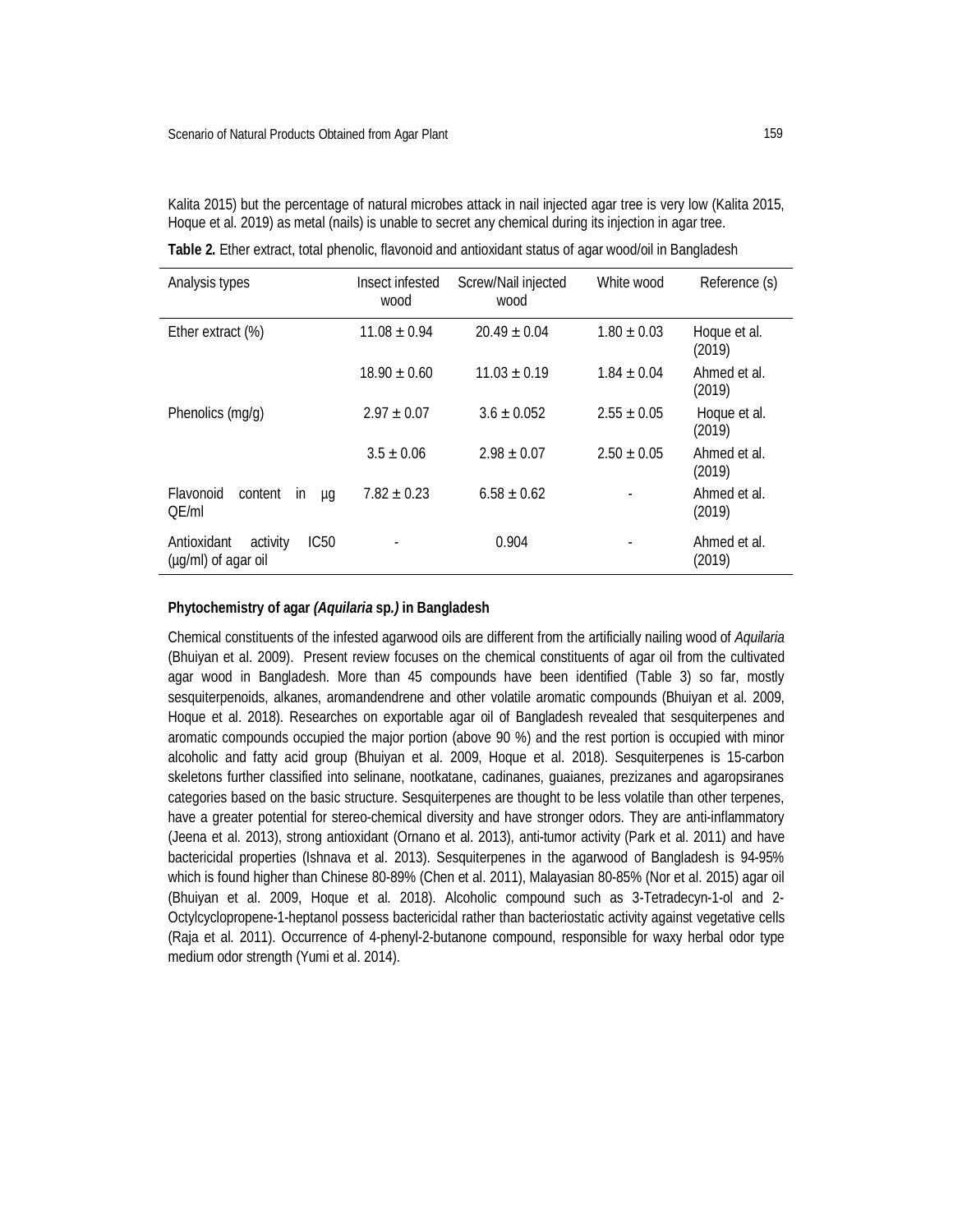| SI.<br>No.     | Chemical constituents                                            | Chemical structure                      | Reference(s)                                           |
|----------------|------------------------------------------------------------------|-----------------------------------------|--------------------------------------------------------|
| $\mathbf 1$    | 4-phenyl-2-butanone                                              | CH <sub>3</sub>                         | Hoque et al.<br>(2018)                                 |
| $\overline{2}$ | N-benzyloxycarbonyl-serine,<br>methyl ester                      | OH<br><b>HNIRG</b><br><b>COM</b>        | Hoque et al.<br>(2018)                                 |
| $\mathbf{3}$   | 6,7-dimethyl-1,2,3,5,8,8a-<br>Hexahydronaphthalene               |                                         | Hoque et al.<br>2018                                   |
| 4              | Ledene oxide- II                                                 |                                         | Hoque et al.<br>(2018)                                 |
| 5              | Aromandendrene                                                   | $H_{\bullet}$<br>$H_{\perp}$<br>۰H<br>H | Bhuiyan et al.<br>$(2009)$ ,<br>Hoque et al.<br>(2018) |
| 6              | 2H-3,9a-Mehtano-1-benzoxepin, octahydro-<br>2,2,5a,9-tetramethyl | $\Omega$                                | Hoque et al.<br>(2018)                                 |

**Table 3.** Chemical compounds identified in agarwood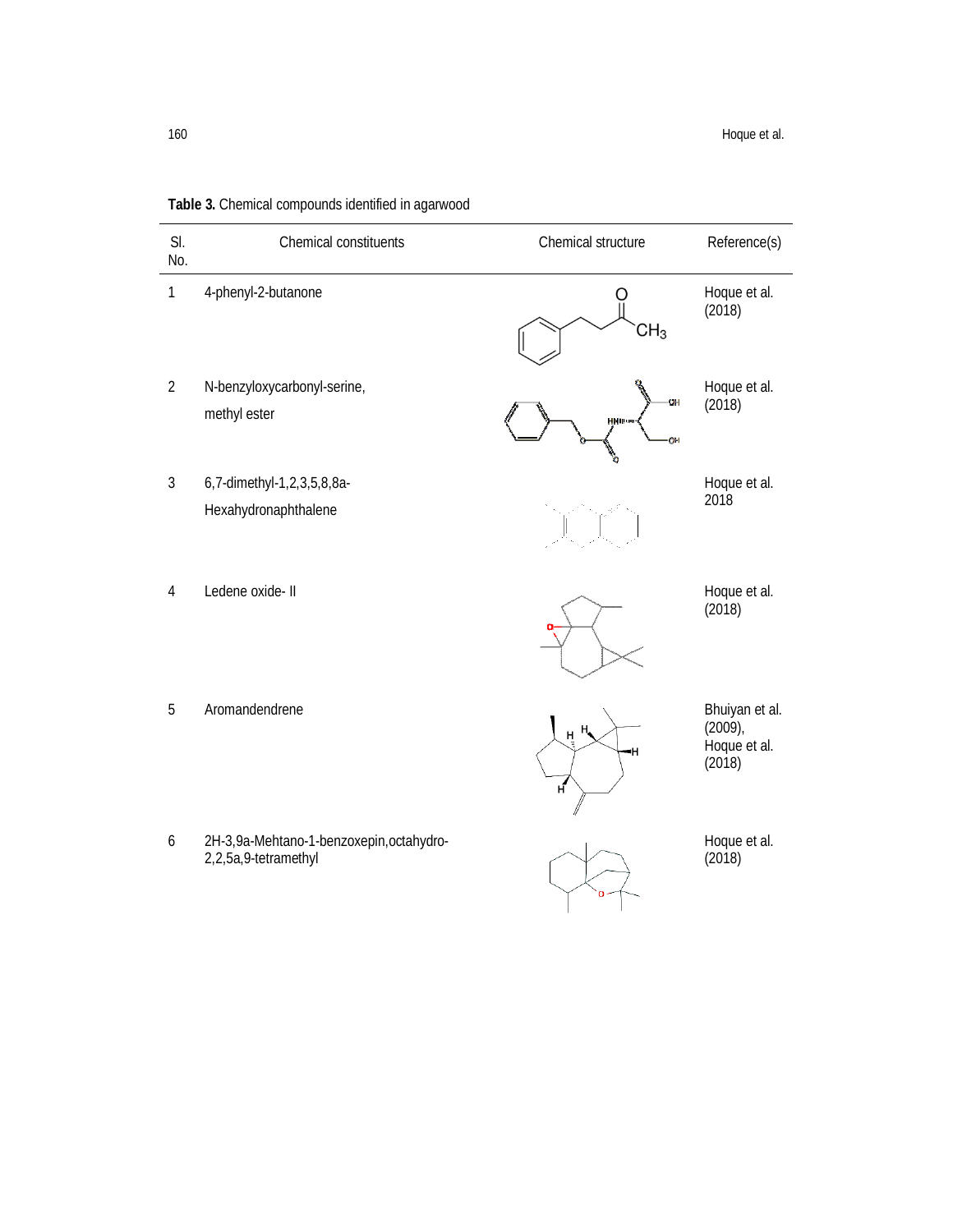- 7 Tricyclo [5.2.2.0(1,6) undecen-3-ol,2-methylene-6,8,8-trimethyl
- 8 Tricyclo[4.4.0.0(2,7)]dec-8-ene-3-methanol, α,α,6,8-tetramethyl-

9 4-Isopropenyl-4,7-dimethyl-1 oxaspiro[2.5]octane



 $(2009)$ , Hoque et al. (2018)

Hoque et al. (2018)

Bhuiyan et al.

Hoque et al. (2018)

- 10 Bicyclo[4.4.0]dec-5-ene,1,5-dimethyl-3-hydroxy-8-(1-methylene-)
- 
- Hoque et al. (2018)

- 11 1,2,3,4,5,6,7,8-Octahydro-α,α,3,8-tetramethyl-5 azulenemethanol
- 12 3,7-Cyclodecadiene-1-methanol, α,α,4,8 tetramethyl-, [s-(Z,Z)]

Bhuiyan et al.  $(2009)$ , Hoque et al. (2018)

Hoque et al. (2018)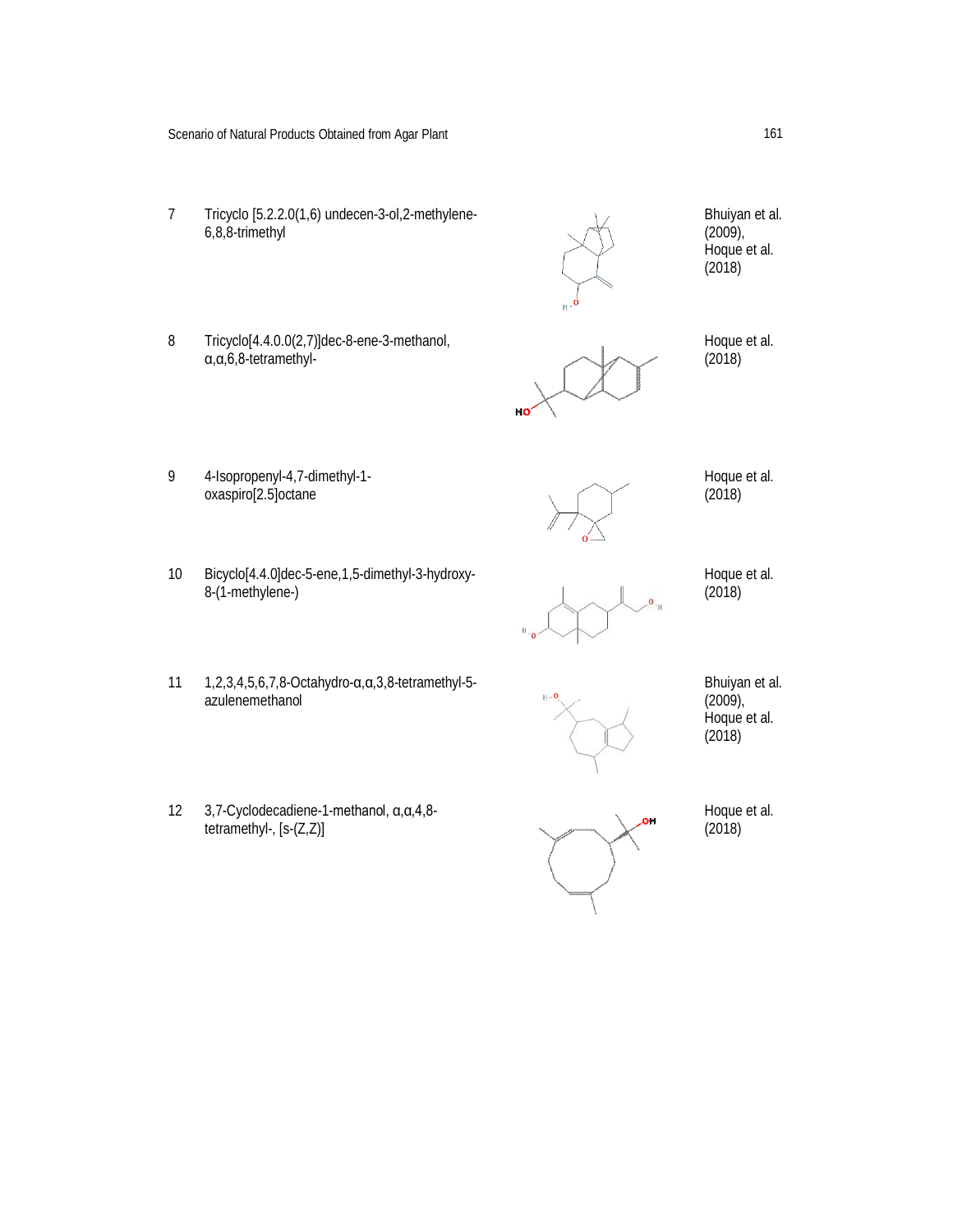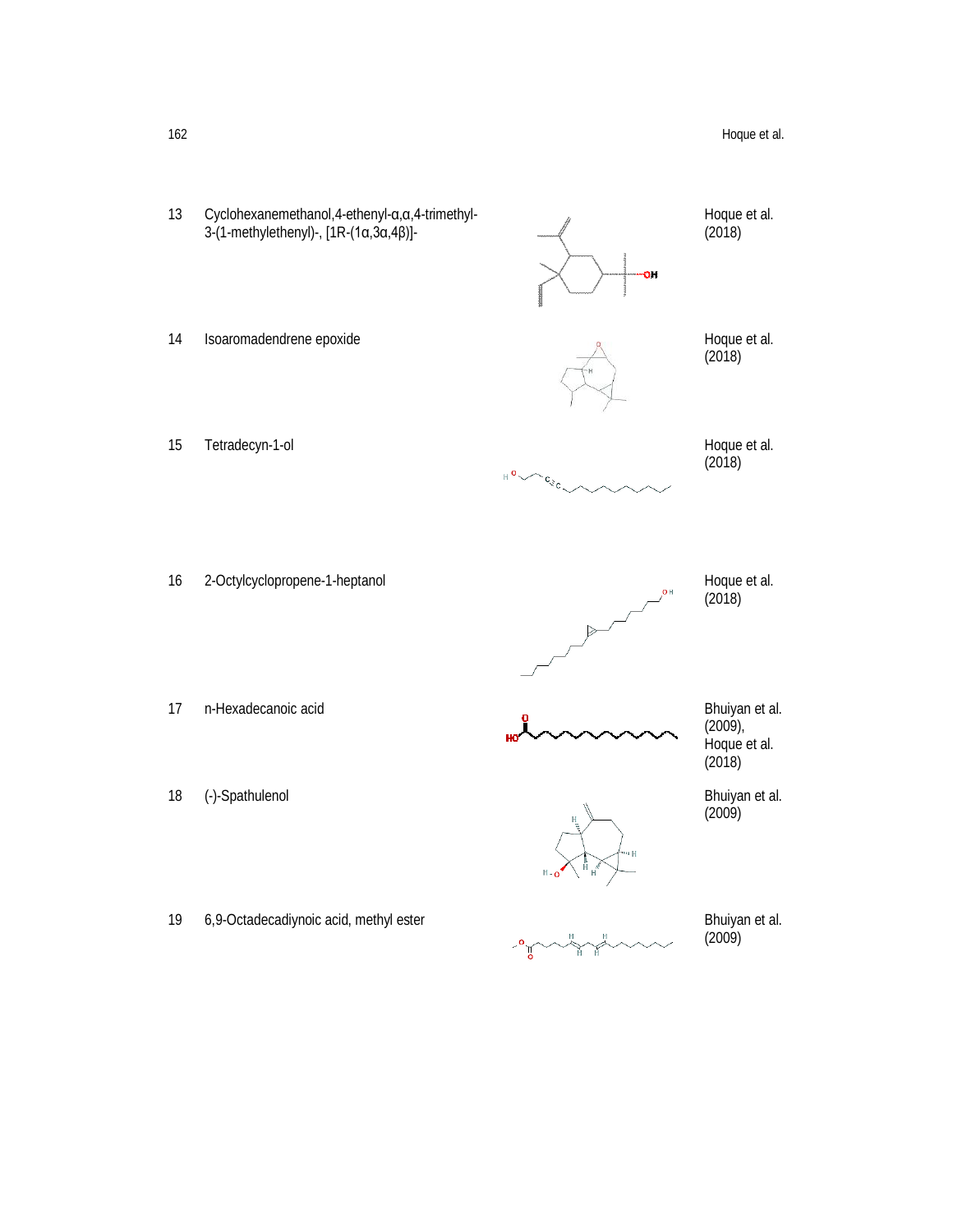- 20 2-Naphthalenemethanol, 1,2,3,4,4a,5,6,7 octahydro-.alpha..alpha.4a,8-tetramethyl-, (2Rcis)-
- 
- 21  $\beta$  -Patchoulene Bhuiyan et al.

31

- Bhuiyan et al. (2009)
- (2009)

- 22 Naphthalene, 1,2,3,5,6,7,8,8a-octahydro-1,8adimethyl-7-(1-methylethenyl)-, [1R-(1α,7β,8aα)]-
- 23 Azulene,1,2,3,3a,4,5,6,7-octahydro-1,4 dimethyl-7-(1-methylethenyl)-,[1R- (1α,3aβ,4α,7β)]-
- 

Bhuiyan et al. (2009)

Bhuiyan et al.  $(2009)$ 

- 24 Aristolene Bhuiyan et al. (2009)
- 25 Eremophilene Bhuiyan et al.

- $(2009)$
- 26 5-Isobutyramido-2-methyl pyrimidine Bhuiyan et al.

(2009)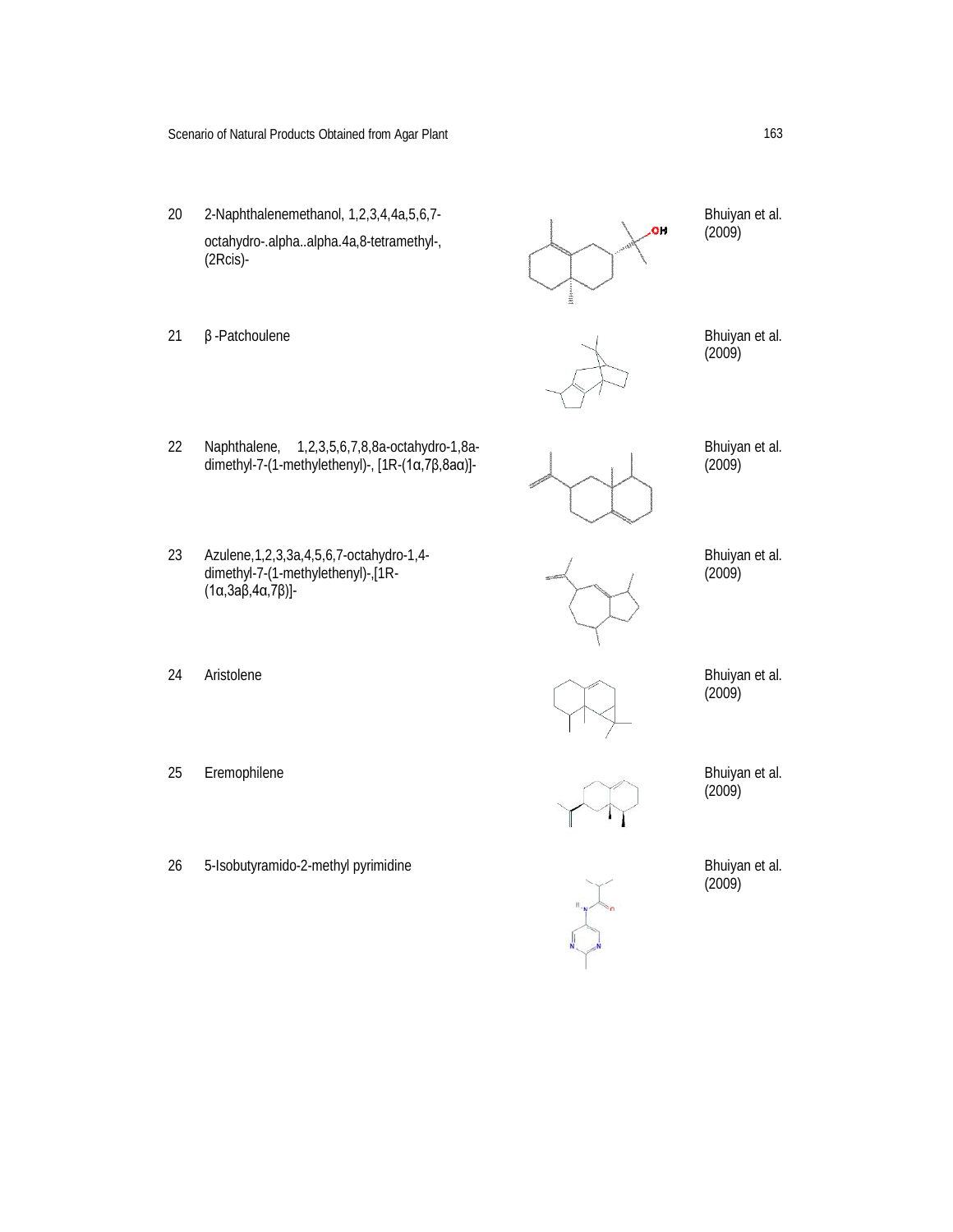

33 Propanoic acid, 3-(diisopropylphosphino)-, methyl ester

Bhuiyan et al. (2009)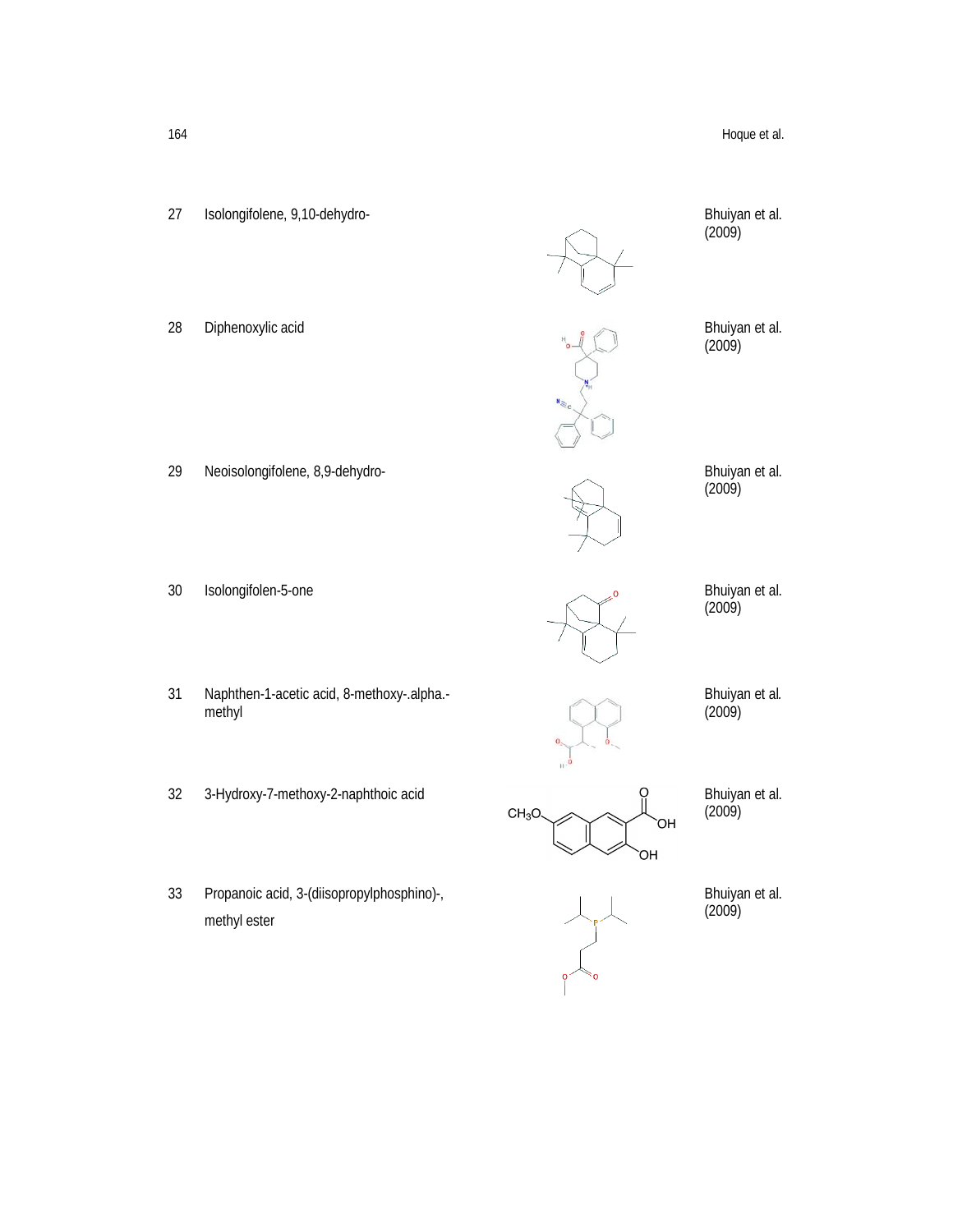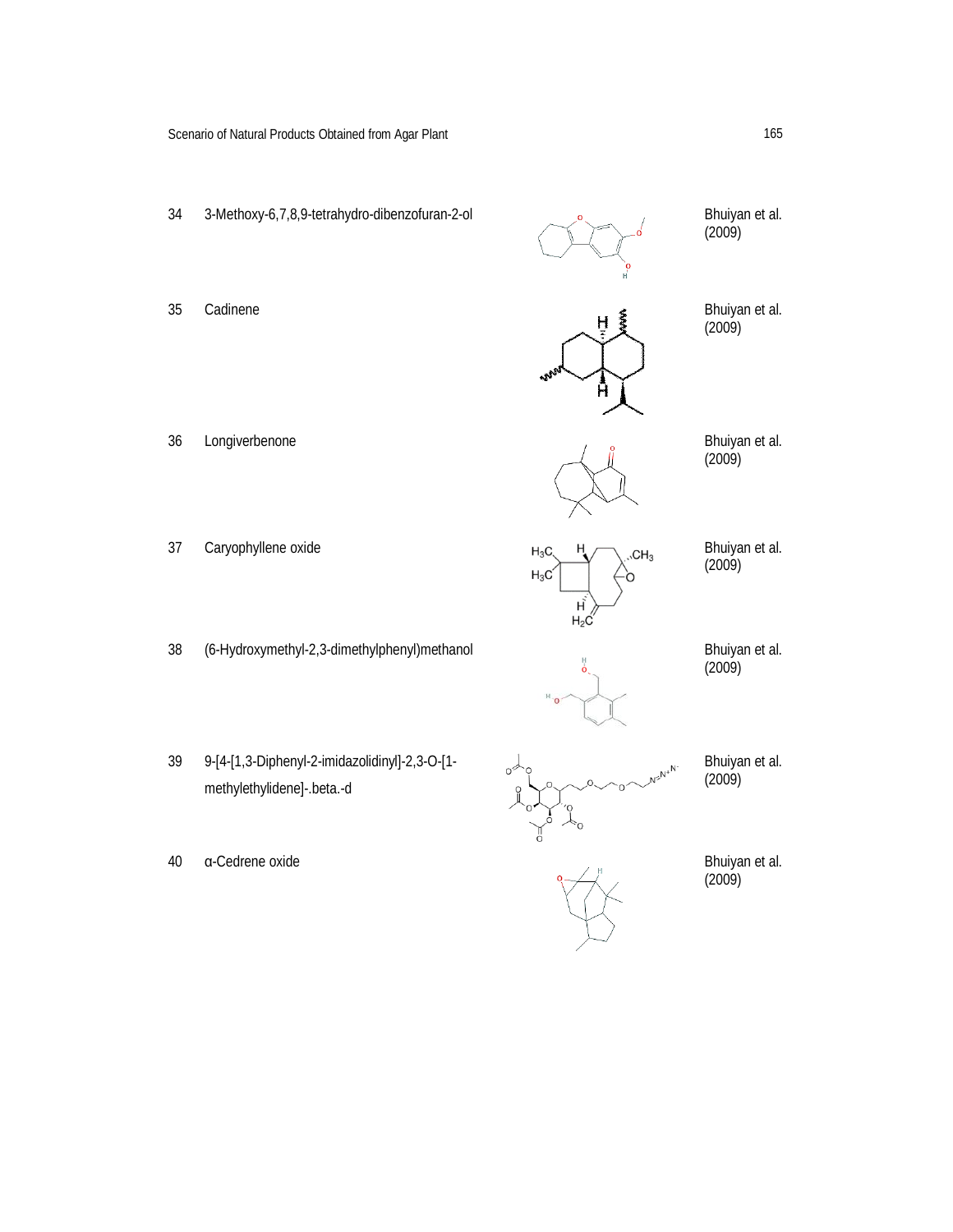

### **Microbiological test of agar products**

Recent microbiological test of agar product was conducted by the researcher on antimicrobial activity test of the exportable agar oils from Bangladesh against some specific bacterial strains such as- *Escherichia coli, Staphylococcus aureus, Salmonella* and *Vibrio* (Hoque et al. 2018) and a bacterial isolate was identified for enhancing fermentation process of wood (Ahmed et al. 2019). Antimicrobial sensitivity test was done using agar well diffusion method and the results indicated non-significant sensitivity against all the tested bacteria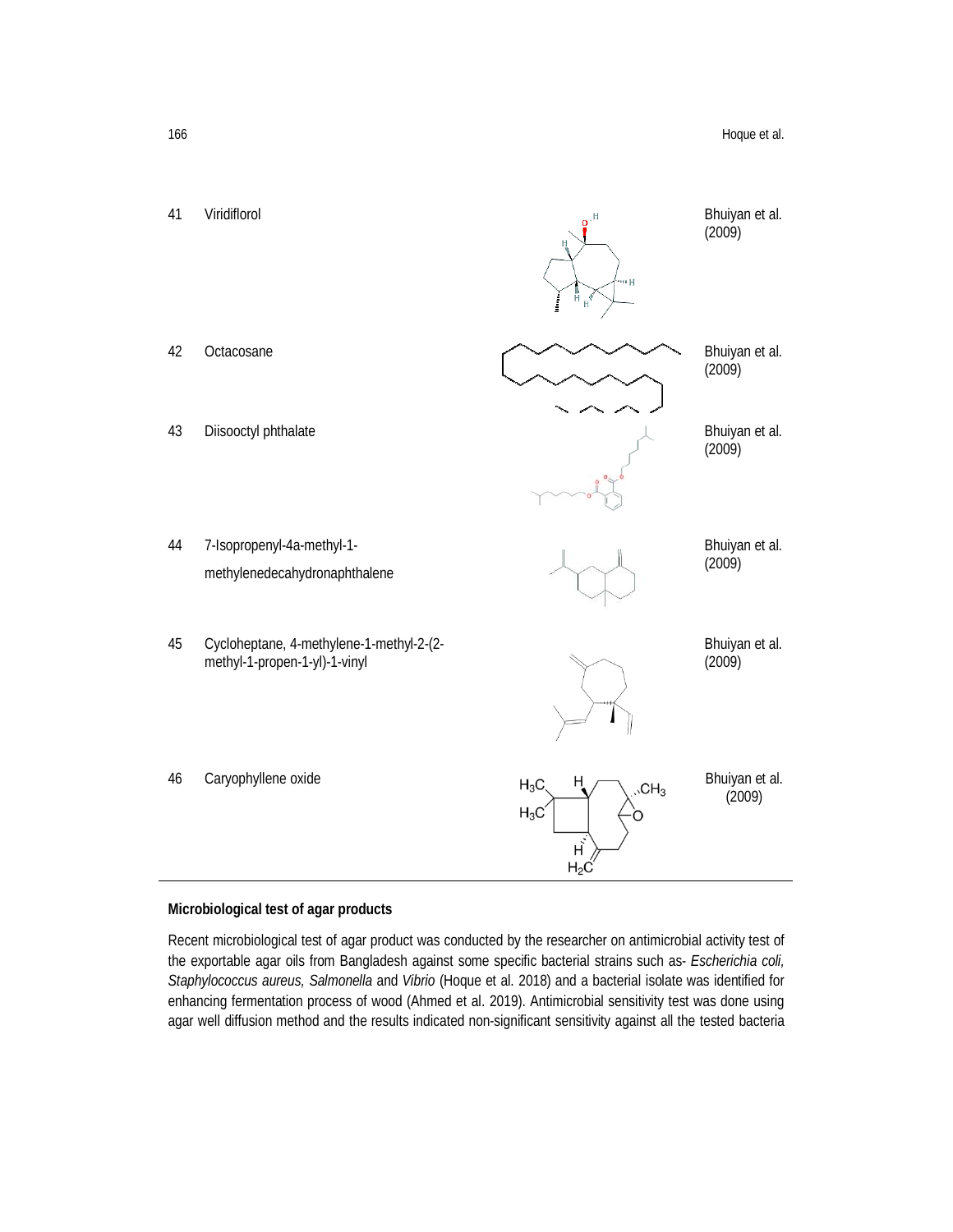(Hoque et al. 2018). On other hand, among tested bacteria - *Bacillus* sp.*, Klebsiella* sp., *Aeromonas* sp., *E. coli* and *S. aureus*, only *Bacillus* sp. may contribute to increase the fermentation of agarwood to surge agarwood yield (Bhore et al. 2013). Chen et al. (2011) reported that if the active components from agar oil can be isolated and purified, their antimicrobial activities could be stronger.

# **Agar quality analysis technique**

There is no internationally common system for ranking agar wood each sourcing country may have their own grading system or none at all (Hoque et al. 2018). These grades may not be accurate or inaccurate, but must be acceptable at both ends of the deal (Rozi and Shiou 2016). In Bangladesh, generally people categorized agarwood products according to its color, fragrance and fixative based on human's sense. Although this is a complex way to standardize its quality from the scent due to human nose cannot smell many tasters continuously (Norazah et al. 2009, Rahman 2009, Pripdeevech et al. 2011). There are several techniques, firstly, color is an indicator of oil or wood quality (Jayachandra et al*.* 2014) for example, dark color refers to the high quality because of high resin deposition (Boon et al. 2016) with very expensive market price (Norazah et al. 2008). Secondly, "sinking test" whereby wood chips have to drop in water to relate with the wood's quality. Wood that floats are considered as inferior in quality due to the low resin content (Rozi and Shiou 2016). Thirdly, "burning test" in which buyers can assess the aroma of agarwood by burning a small sample of the agarwood chip (Rozi and Shiou 2016). Fourthly, the long-lasting fragrance indicates that the quality is superior and naturally it influences the grade and pricing (Antonopoulou et al. 2010). Fifthly, the geographical source or place of origin and the characteristics of the agarwood including the size, shape, age and parts of the tree from where it is derived (Compton and Ishihara 2004, Wyn and Anak 2010). Sixthly, taste such as sweet, sour, salty, hot, and bitter, which turns grading into a very subjective matter and people dependent (Rozi and Shiou 2016). Therefore, different ways are available for grading or classifying the agarwood oil used in the country. Hence, no standard is available for high and low quality determination (Tajuddin 2011). Beside this grading system there are some other grading systems which are used by the local peoples dealing with trading and sell of agarwood. The most reliable and acceptable technique for the confirmation of agar oil is the chemical profile analysis (Hoque et al. 2018). Different color has different chemical constituents (Tajuddin and Yusoff 2010, Pornpunyapat et al*.* 2011). For an example, GC-MS analysis found that oxidoagaro chromone as a pale yellow in oil component (Yagura et al. 2005). Both color and odor have a complex mixture of sesquiterpenes and chromone derivatives (Tajuddin 2011). As for being major volatile components, the presence of sesquiterpenes is popular in market (Wetwitayaklung et al. 2009). The exportable oils from Bangladesh contained a complex mixture of different secondary metabolites (Hoque et al. 2018). Researches revealed that sesquiterpenes content used as grade indicator can be obtained only by chemical analysis of agar oils (Norazah et al. 2009, Nurlaila et al*.* 2013).

# **Uses of agar products**

Agar products have many uses in industry as well as social purposes that have high economic values (Table 4).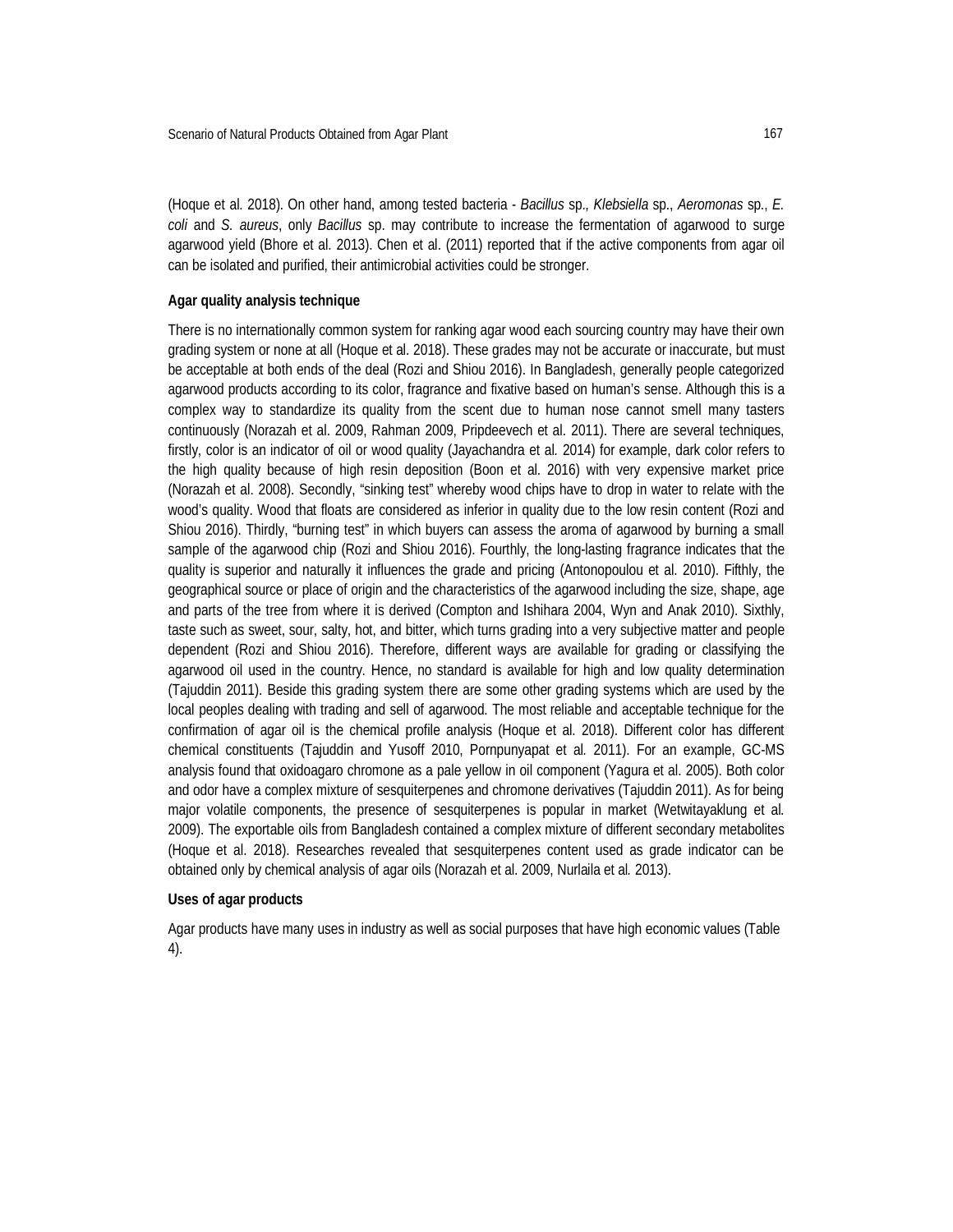| Agar products                                      | <b>Uses</b>                                                                                                                 | Reference(s)                                                                        |
|----------------------------------------------------|-----------------------------------------------------------------------------------------------------------------------------|-------------------------------------------------------------------------------------|
| Agarwood chips                                     | Raw materials in fragrance industry                                                                                         | Abdin (2014)                                                                        |
| Agar oil                                           | Body Fragrance, clothes fragrance and raw<br>materials in the perfume industry                                              | Antonopoulou et al. (2010), Abdin<br>(2014), Norazah et al. (2009)                  |
| Agarwood chips,<br>oudh, Bakhoor,<br>Scented chips | To receive honored quests                                                                                                   | Antonopoulou et al. (2010)                                                          |
| Agarwood raw<br>powder                             | Incense production and burning powder<br>during prayers in Buddhist temples                                                 | Abdin (2014)                                                                        |
| Agarwood beads                                     | Religious purpose                                                                                                           | Abdin (2014)                                                                        |
| Agarbati                                           | Scented flame in religious purpose                                                                                          | Hossen and Hossain (2016)                                                           |
| Unused branches                                    | Firewood                                                                                                                    | Hossen and Hossain (2016)                                                           |
| Agarwood medicines                                 | Several types of crude medicine, anti-<br>inflammatory, unanai ayuravedic, nervous<br>disorders, stimulants, stomach tumors | Abdin (2014), Mohamed and Lee<br>(2016), Abas et al. (2017), Yadav<br>et al. (2013) |
| Liquor with agarwood                               | Liquor products produced by the Taiwan<br><b>Tobacco and Liquor Corporation</b>                                             | Song (2002)                                                                         |

#### **Table 4.** Table showing uses of agar products

# **Agar industry in Bangladesh: possibility and barriers**

Present literatures have revealed very little amount of knowledge about agar industry in Bangladesh. Merely a few studies were being carried out like Akter and Neelim (2008) and Abdin (2014). It is totally an export oriented industry depending on the local raw materials and indigenous technology. In Bangladesh, more than 100 enterprises are involved in the production of agar wood and agar-oil which are mostly centered at Baralekha upazila of Moulvibazar district. Although having no availability of official export data, it is estimated that from Bangladesh local entrepreneurs are exporting about Tk. 5.00 million to Tk. 100 million (the stakeholders consultation meeting) per year from agar wood or agar-oil SME Foundation 2013 (Abdin 2014). Depending on topographical location and cultural deposition, first grade agar wood selling as woodchips, wood pieces, powder, dust, oil, incense ingredients and perfume is very costly (La Frankie 1994, Barden et al. 2000, Gunn et al. 2004, Compton 2007). Due to lack of diversified knowledge, Bangladeshi agar sector is producing only three items namely; agar wood chips, agar wood oil and agar wood powder/dust (Abdin 2014). Pricing of agarwood chips start at \$30-\$9,000 per kg based on resin content inside the chips (Babatunde 2015). Agar oil is also highly priced selling at US \$ 30,000 per kg (Chowdury et al 2016). The present global market is projected to US \$ 6 to \$ 8 billion for agar oil and other related agar products (Akter et al. 2013) and the commercial purchasers of agar oil is expected to exceed US \$ 36 billion in 2017 (http://www.ouddh.com = 2065877). In spite of the scenario, agar sector still remains as an unofficial/informal sector in Bangladesh. Lacks of governmental supports as well as limited governmental ingenuity to formalize the sector are the major constraints for industrializing agar products in Bangladesh. Currently, private sectors use their raw materials (trees) from their own gardens although governmental and social forests were the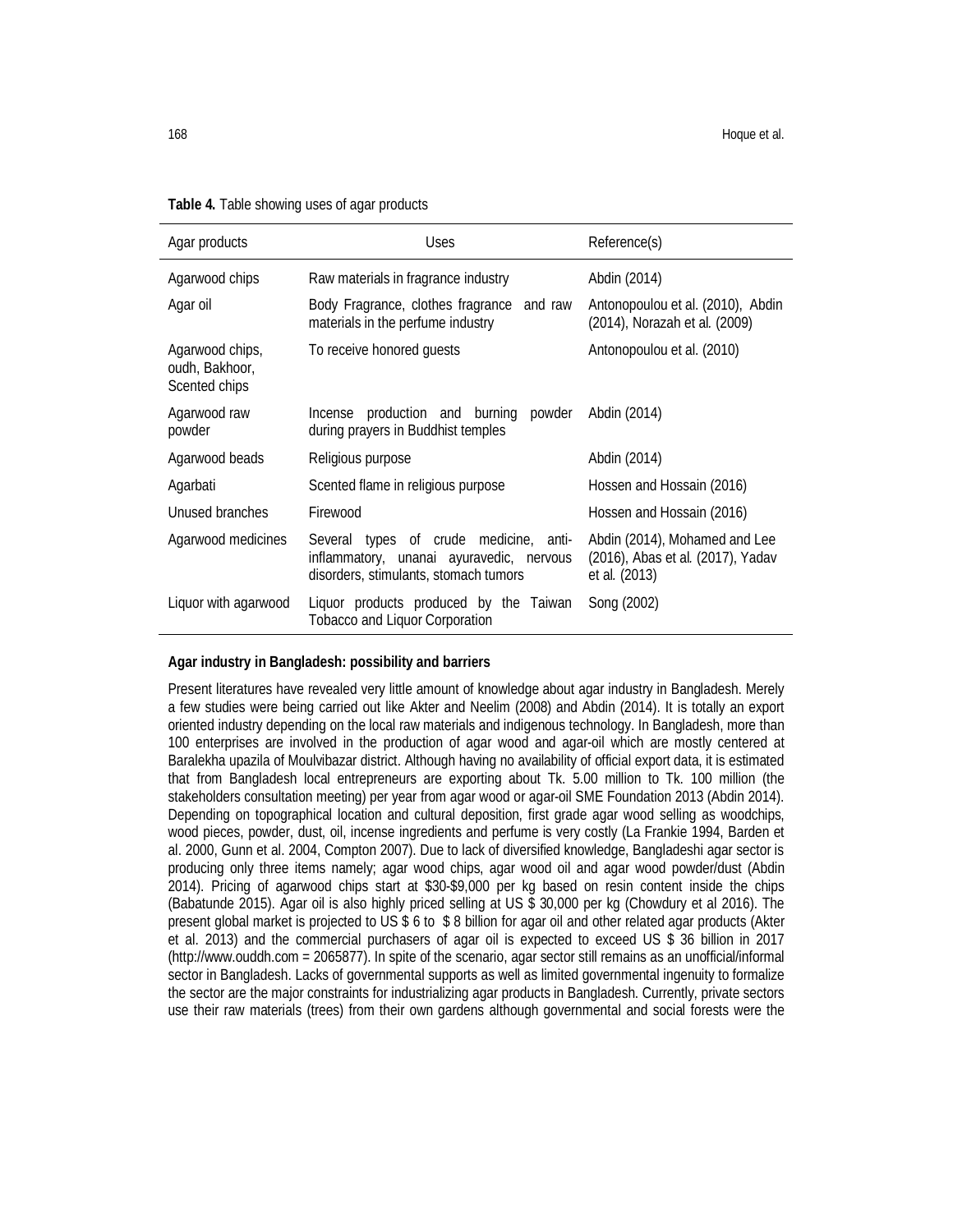major primary source formerly. Also high import duty charge by the importing countries, limited access to the government forests while selling trees by the local agarwood entrepreneurs and lack of training facilities are also paving the way for agar industrializations (Abdin 2014, Chowdhury et al 2016, Das et al. 2018). Scarcity of high quality seedlings (Rahman et al 2015, Das et al 2018) and labor scarcity (Das et al. 2018) also have some contribution to make this sector unproductive. If this sector is prioritized as a promising one by the government of Bangladesh, relevant agencies and required steps are taken to mitigate the obstacles, then obviously the economy of Bangladesh will experience a huge flourishment.

#### **Conclusion**

Agar trees have attracted attention for its economic prices and scarcity. Agar is the most luxurious valued items of the world that could be one of the main sources for earning foreign currency and enrich export figure of Bangladesh if the country can flourish this sector. Data on exportable essential oils from Bangladesh is vital for receiving required market price and grade of the crops in the global market. As naturally infested agarwood is expensive than artificially inoculated agarwood, the production could be a multidimensional field in the prospects of Bangladesh through practicing the both techniques. The hilly fallow area of the country could be shifted to treasure house. Although numerous NGOs and private owned plantations have been financing for *Aquilaria* plantation in a number of districts in Bangladesh but the achievement of the effort basically depends on the agar wood production. Effective artificial induction method is needed to be introduced. This is the key time to think about financing on exploration of induction to reach economic goal of plantation. The selection of new plants from authentic sources, ideal inoculation and induction methods could spark the economy through quality enhancement. A multidisciplinary tactic could be introduced with the expert professionals of forestry, mycology, biochemistry and microbiology to achieve the goal.

### **Acknowledgements**

Author is highly thankful to Dr. GHM Sagor, Md. Mehedi Hasan and Afsana Hannan, for helping in review, to write the manuscript and Dr. Md. Fuad Mondal for cordial guidance, kind co-operation and supervision for the completion of the research work and preparation of this paper.

#### **Competing interests**

Authors have declared that no competing interests exist.

#### **References**

- Abdin J (2014). The agar wood industry: yet to utilize in Bangladesh. International Journal of Economics and Management Sciences, 3: 163.
- Abas MA, Zubir NSA, Ismail N, Yassin IM, Ali NAM, Rahiman MHF (2017). Agarwood oil quality classifier using machine learning. Journal of Fundamental and Applied Sciences, 9: 62-76.
- Afifi (1995). Proses pengoluhan pohon gaharu sampai siap diperdagangkan dan lata car apemhudidayaannya. serta proese gaharu pemhentukan guha. *In*: Lokakarya Pengusahaan Hasil Hutan Non Kayu (Rotan, Gaharu, dan Tanaman obat). Departemen Kehutanan. Indonesia-UK Tropical Forest Management programme. Surabaya, 31 July- 1 August, Access on BRAC research report July, 2008.
- Ahmed J, Khan MMH, Kashem MA, Ahmed SR and JAKIR M (2019). Evaluation of density metric grading of agarwood, antioxidant potentiality in agar oil and prevalence of unknown bacteria in agarwood soaking water. Journal of Advanced Biotechnology and Experimental Therapeutics, 2: 44-50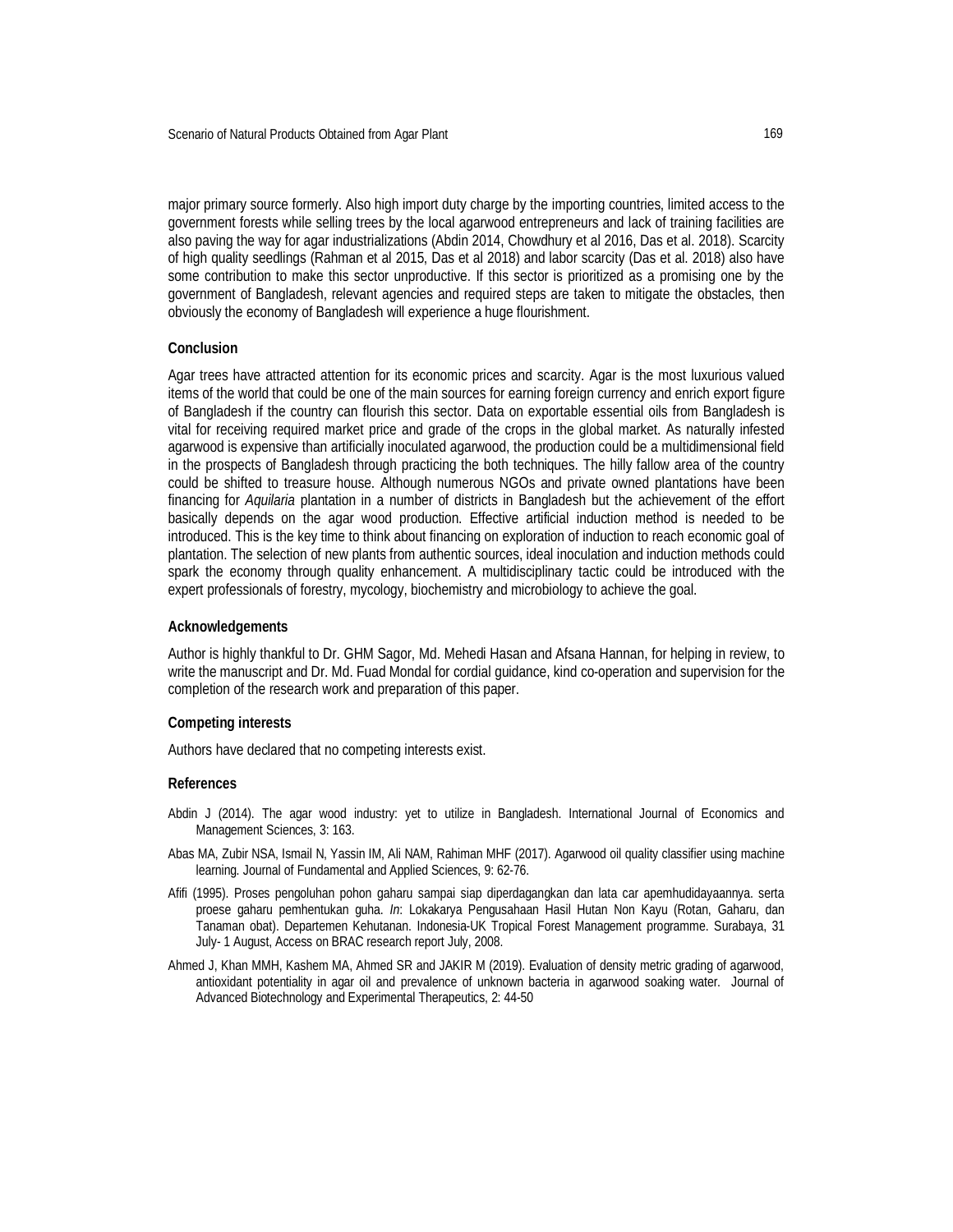- Ahmad F, Rizkita R, Esyanti, Elfa NA, Iriawati, Erdy S and Maman T (2017). Formation of agarwood from *Aquilaria malaccensis* in response to inoculation of local strains of *Fusarium solani,* Springer-Verlag Berlin Heidelberg, 31: 189–197.
- Ahmed F (2010). Study of agar production in two selected areas Bangladesh. MS Thesis, Department of Farm Power and Machinery, Bangladesh Agricultural University, Mymensingh, Bangladesh.
- Akter S, Islam MT, Zulkefeli M and Khan SI (2013). Agarwood production-a multidisciplinary field to be explored in Bangladesh. International Journal of Pharmaceutical and Life Sciences, 2: 22-32.
- Akter N and Neelim AZ (2008). Agarwood plantation at BRAC tea estate: introduction, environmental factors and financial analysis. BRAC Research Report, Dhaka. pp. 12-13.
- Alam SM (2004). Production, processing and economic aspects of Agar tree (*Aquilaria malaccensis*) as an agroforestry species in Maulvibazar district of Bangladesh. Dissertation, Bangabandhu Sheikh Mujibur Rahman Agricultural University, Gazipur, 6-18, 31-42.
- Anonymous (2004). Agar plantation. *In:* Ahmed M. (Eds.). Hand book on medicinal and aromatic plants, North Eastern Development Finance Corporation Limited, Guwahati, Assam, pp. 39-48.
- Antonopoulou M, Compton J, Perry LS and Al-Mubarak R (2010). The trade and use of agarwood (oudh) in the United Arab Emirates, TRAFFIC Southeast Asia. Petaling Jaya, Selangor, Malaysia.
- Baksha MW, Akhter S, Basak AC and Rahman MS (2009). Bangladesh agar chas o agar kutir silpo (Agar cultivation and agar cottage industry in Bangladesh), Bangladesh Forest Research Institute. Chittagong.
- Babatunde OJ (2015). Oud: Arabia's traditional scent. Available at: http://www.masterpiece-ng.com/ 2015/09/01/oudarabias traditional-scent.
- Barden A, Anak NA, Mulliken T and Song M (2000). Heart of the Matter: Agarwood Use and Trade and Cites Implementation for *Aquilaria malaccensis,* Cambridge: Traffic International.
- Blanchette RA (2006). The genus Gyrinops, is closely related to Aquilaria and in the past all species were considered to belong to Aquilaria. Cultivated Agarwood -Training programs and Research in Papua New Guinea, Forest Pathology and Wood Microbiology Research Laboratory, Department of Plant Pathology, University of Minnesota.
- Blanchette RA, Jurgens JA and Beek HHV (2015). Growing *Aquilaria* and production of agarwood in Hill Agroecosystems. *In:* Eckman K and Ralte L (Eds.), Integrated Land Use Management in the Eastern Himalayas. Akansha Publishing House, Delhi, pp. 66-82.
- Boon YT, Naim MN, Zakaria R, Abu Bakar NF, Ahmad N and Lenggoro IW (2016). Grading of emulsified agarwood oil using gel electrophoresis technique. International Journal of Chemical and Molecular Engineering, 10: 547-550.
- Bhore SJ, Preveena J and Kandasamy KI (2013). Isolation and identification of bacterial endophytes from pharmaceutical agarwood-producing *Aquilaria* species. Pharmacogn Research, 5: 131-137.
- Bhuiyan MNI, Begum J and Bhuiyan MNH (2009). Analysis of essential oil of eaglewood tree (*Aquilaria agallocha* Roxb.) by gas chromatography mass spectrometry. Bangladesh Journal of Pharmacology, 4: 24-28.
- Broad S (1995). Agarwood harvesting in Vietnam, TRAFFIC Bulletin 15: 96.
- Bulotta S, Celano M, Lepore SM, Montalcini T, Pujia A and Russo D (2014). Beneficial effects of the olive oil phenolic components oleuropein and hydroxytyrosol: focus on protection against cardiovascular and metabolic diseases. Journal of Translational Medicine, pp. 12.
- Compton J (2007). Trade Matters: Regulating a Legal and Sustainable Agarwood Industry. 2<sup>nd</sup> International Agarwood Conference and Workshop. Bangkok and Koh Chang*,* Thailand.
- Chowdhury M, Hussain MD, Chung S, Kabir E and Rahman A (2016). Agarwood manufacturing: a multidisciplinary opportunity for economy of Bangladesh- A review. Agricultural Engineering International*,* CIGR Journal, 18: 171-178.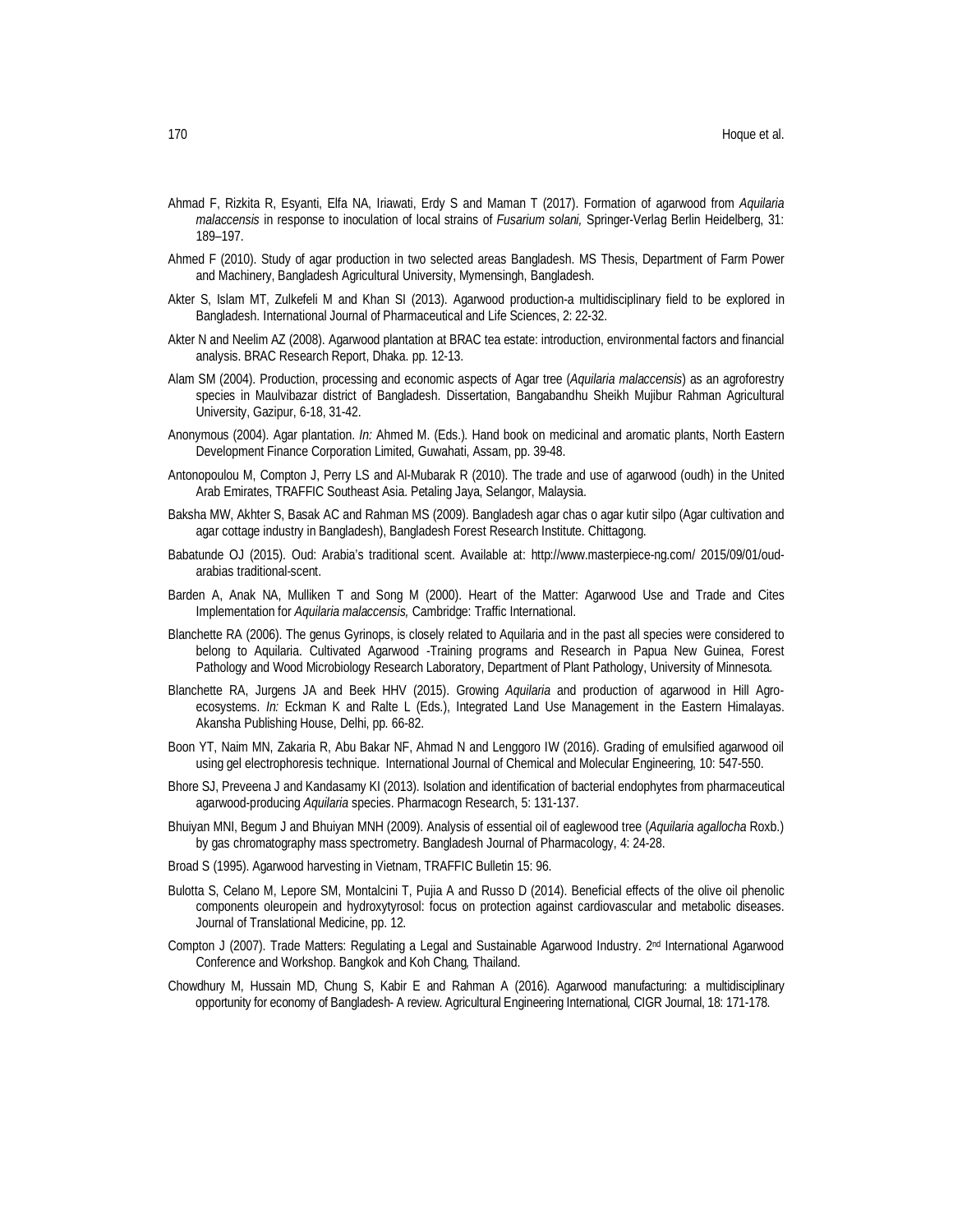Chowdhury M, Rahman A, Hussain M and Kabir E (2017). The Economic benefit of agarwood production through aeration method into the *Aquilaria Malaccensis* tree in Bangladesh, Bangladesh Journal of Agricultural Research 42: 191-196.

Chakrabarty K, Kumar A and Menon V (1994). Trade in agar tree. TRAFFIC India and WWF India, New Delhi, pp. 51.

- Chen W, Feng J, Gan B and Chen X (2013). Whole-tree Agarwood inducing technique: an efficient novel technique for producing high-quality agarwood in cultivated *Aquilaria sinensis* trees, Molecules 18: 3089-3101.
- Compton J and Ishihara A (2004). The use and trade of agarwood in Japan. Cambridge: TRAFFIC International, 6: 1-21.
- Das P, Sabur SA, Palash MS and Hasan M (2018). An economic analysis of agar-wood production in north-eastern Bangladesh, Asian Journal of Economics, Business and Accounting, 1-8.
- Desa AP, Lee SY, Mustapa MZ, Mohamed R and Emang D (2021). Trends in the agarwood industry of Peninsular Malaysia. The Malaysian Forester, 84: 152-168.
- Dinh XB (2017). A Vietnamese technique of agarwood inducement. Available at www. agarwood.ning.com/profiles/blogs/http:agarwood inducement on 21<sup>th</sup> September 2017, 2010.
- Gibson IAS (1977). The role of fungi in the origin of oleoresin deposits (Agaru) in the wood of *A. agallocha* Roxb, Bano Biggyan Patrika 6: 16-26.
- Gunn B, Stevens P, Singadan M, Sunari L and Chatterton P (2004). Eaglewood in Papua New Guinea. Resource Management in Asia-Pacific (RMAP), 51: 14-17.
- Hamid KHK (2011). Professional lecture: enhancing the world of fragrance through Malaysian Bio-Gaharu. Shah Alam, Selangor, Malaysia: University Publication Centre (UPENA), UITM.
- Hare JD (2011). Ecological role of volatiles produced by plants in response to damage by herbivorous insects. Annual Review of Entomology, 56: 161-180.
- Hoque MN, Khan MMH and Mondal MF (2019). Insect infested agarwood: A newly prized product of agarwood market in Bangladesh. Fundamental and Applied Agriculture, 4: 689-692.
- Hoque MN, Mondal MF and Khan MMH (2018). Chemical Composition and Antimicrobial Activity of the Essential Oils from *Aquillaria malaccensis* in Bangladesh, Haya. The Saudi Journal of Life Sciences, 3: 600-608.
- Hossen S and Hossain MK (2016). Initial growth performance of agar (*Aquilaria malaccensis*) plantations at public and private sectors in Bangladesh. Journal of Bioscience and Agriculture Research, 10: 871-876.
- Jansen A (2003). Domestication of *Aquilaria* spp. and rural poverty-socio-economic and genetic aspects of the planting boom in the ''wood of the gods''. *In:* Nafri Workshop Proceedings. pp. 233-239.
- Jayachandran K, Sekar I, Parthiban KT, Amirtham D and Suresh KK (2013). Analysis of different grades of agarwood (*Aquilaria malaccensis* Lamk.) oil through GC-MS. Indian Journal of Natural Resources, 5: 44-47.
- Kalita J (2015). Association of *Zeuzera conferta* Walker on agarwood formation in *Aquilaria malaccensis* Lamk. Canadian Journal of Plant Science and Research, 5: 4-9.
- Keller P and Sidiyasa K (1994). Trees of Balikpapan-samarinda area, east Kalimantan. Indonesia: A Mamwl 280 selected Species, The Tropenbos Foundation, Wageningen.
- Lafrankie JV (1994). Population dynamics of some tropical trees that yield non-timber forest products, Economic Botany, 48: 301-309.
- Lee CK (2003). History and ecology of agarwood in Vietnam. *In:* Proceedings of the 1st International Agarwood Conference. The Tropical Rainforest.
- Mazid M, Khan TA and Mohammad F (2011). Role of secondary metabolites in defense mechanisms of plants. Biology and Medicine, 3: 232-249.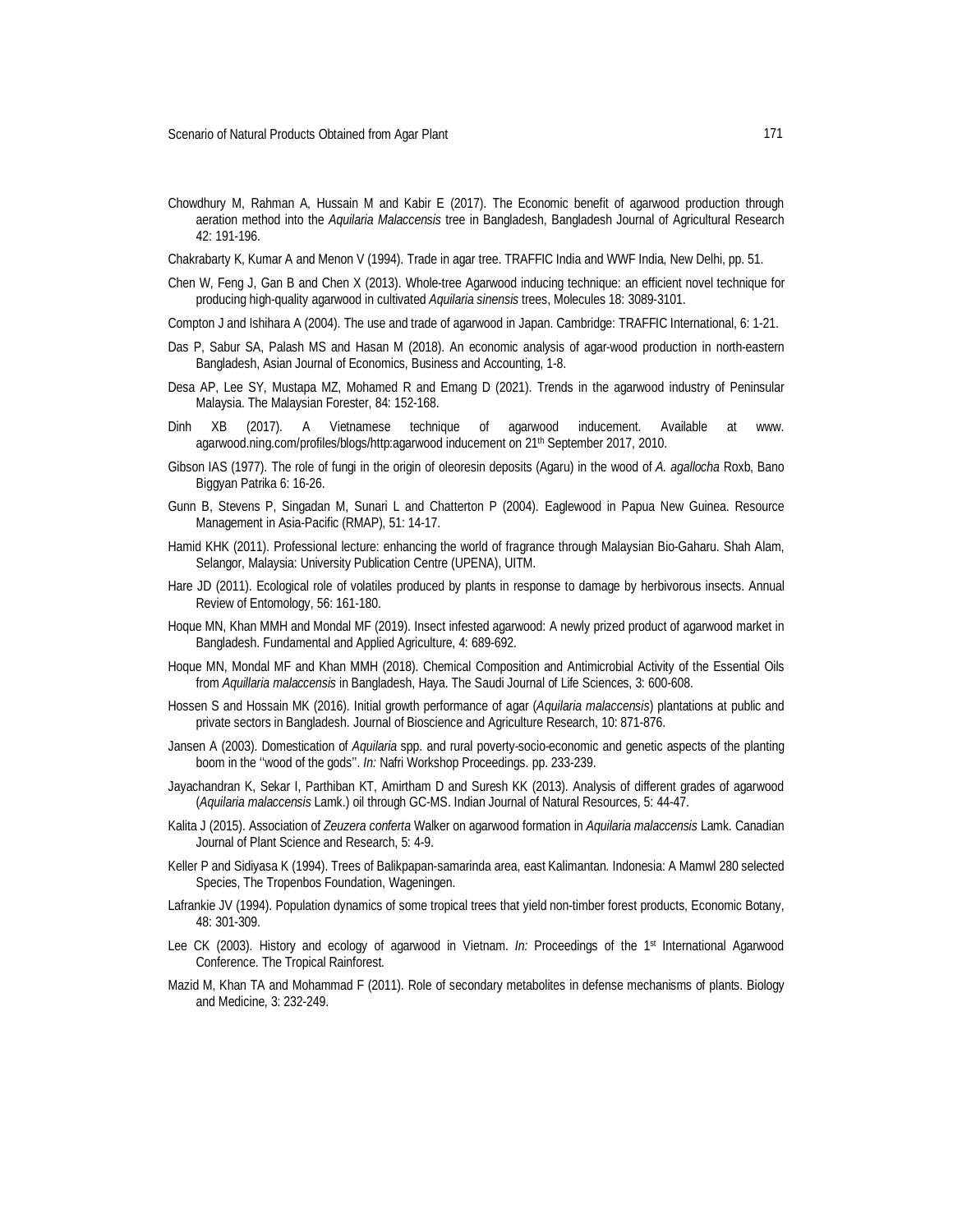- Mohamed R and Lee SY (2016). Keeping up appearances: Agarwood grades and quality. *In:* Agarwood. Springer, Singapore, pp.149-167.
- Najib MS, Ali NAM, Arip MNM, Jalil AM and Taib MN (2011). Classification of Agarwood Grades using ANN. *In:* International Conference on Electrical, Control and Computer Engineering.
- Ng LT, Chang YS and Kadir AA (1997). A review on agar (gaharu) producing Aquilaria species, Tropical Forest Products, 2: 272-285.
- Norazah MA, Chang YS, Mailina J, Said AA, Majid JA, Husni SS, Hasnida HN and Yasmin YN (2008). Comparison of chemical profiles of selected gaharu oils from Peninsular Malaysia. The Malaysian Journal of Analytical Sciences, 12: 338-340.
- Norazah MA, Majid JA, Mailina J, Said AA, Husni SS, Hasnida HN et al. (2008). Profiles of selected supreme Agarwood oils from Malaysia, Herbal Globalisation: A New Paradigm for Malaysian Herbal Industry 2009: 393-398.
- Novel SDA (2017) Jaulus phirache agar khate (In Bangla). Retrieved March 3, 2017, from http://www.bdpratidin.com/last-page/2017/03/03/212185.
- Nurlaila I, Norazah MA, Mailina J, Mohd HFR, Saiful NT and Mohd NT (2014). A review study of agarwood oil and its quality analysis. Jurnal Teknologi (Sciences and Engineering), 68: 37-42.
- Oldfield S, Lusty C and Mackinven A (1998). The world list of threatened trees. World Conservation Press, Cambridge, UK.
- Pornpunyapat J, Chetpattananondh P and Tongurai C (2011). Mathematical modeling for extraction of essential oil from *Aquilaria crassna* by hydrodistillation and quality of agarwood oil. Bangladesh Journal of Pharmacology, 6: 18-24.
- Pripdeevech P, Khummueng W and Park SK (2011). Identification of odor-active components of agarwood essential oils from Thailand by solid phase microextraction-GC/MS and GC-O. Journal of Essential Oil Research, 23: 46-53.
- Raja AGK, Furqan AK and Khan AM (2011). Impact of training and development on organizational performance. Global Journal of Management and Business Research, 11: 975-585.
- Rahman SFA (2009). Analysis of agarwood oil composition via preparative thin layer chromatography. http://umpir.ump.edu.my/id/eprint/806/1/Siti\_Faridah\_Ab\_Rahman.pdf
- Rahman M, Nath NM, Sarker S, Adnan M and Islam M (2015). Management and economic aspects of growing *Aquilaria agallocha* Roxb. in Bangladesh. Small-Scale Forestry, 14: 459-478.
- Rashid AMA and Zuhaidi YA (2011). Tapping the wealth from Karas (*Aquilaria malaccensis*) tree. *In:* Forest Research Institute Malaysia, Selangor, Malaysia.
- Raymakers C (2006). CITES, the Convention on International Trade in Endangered Species of Wild Fauna and Flora: its role in the conservation of Acipenseriformes. Journal of Applied Ichthyology, 22: 53-65.
- Rima HSS, Ulfah JS, Iskandar ZS, Selangor, Malaysia and Erdy S (2015). Identification of morphological characters of *Aquilaria microcarpa* in the interaction with *Fusarium solani,* International Journal of Sciences: Basic and Applied Research, 20: 119-128.
- Rozi M and Shiou YL (2016). The origin and domestication of Aquilaria, an important agarwood-producing genus. Springer, Agarwood, Tropical Forestry, pp. 453.
- Siddiquee I (2011) Agar farming sees export markets. The Daily Star, Dhaka, Bangladesh. http://www.thedailystar.net/news-detail-207067. Accessed on 25 December 2018.
- SONG (2002) Cited at the trade and uses of agarwood in Taiwan, Province of China, Report compiled by the TRAFFIC East Asia - Taipei and TRAFFIC Southeast Asia for CITES Secretariat (undated); PC - 15 Inf. 7.
- Sumadiwangsa S (1997). Kayu gaharu komoditie lit di Kalimantan Timur. Duta Rimba. July- Augustus, pp. 205-206.